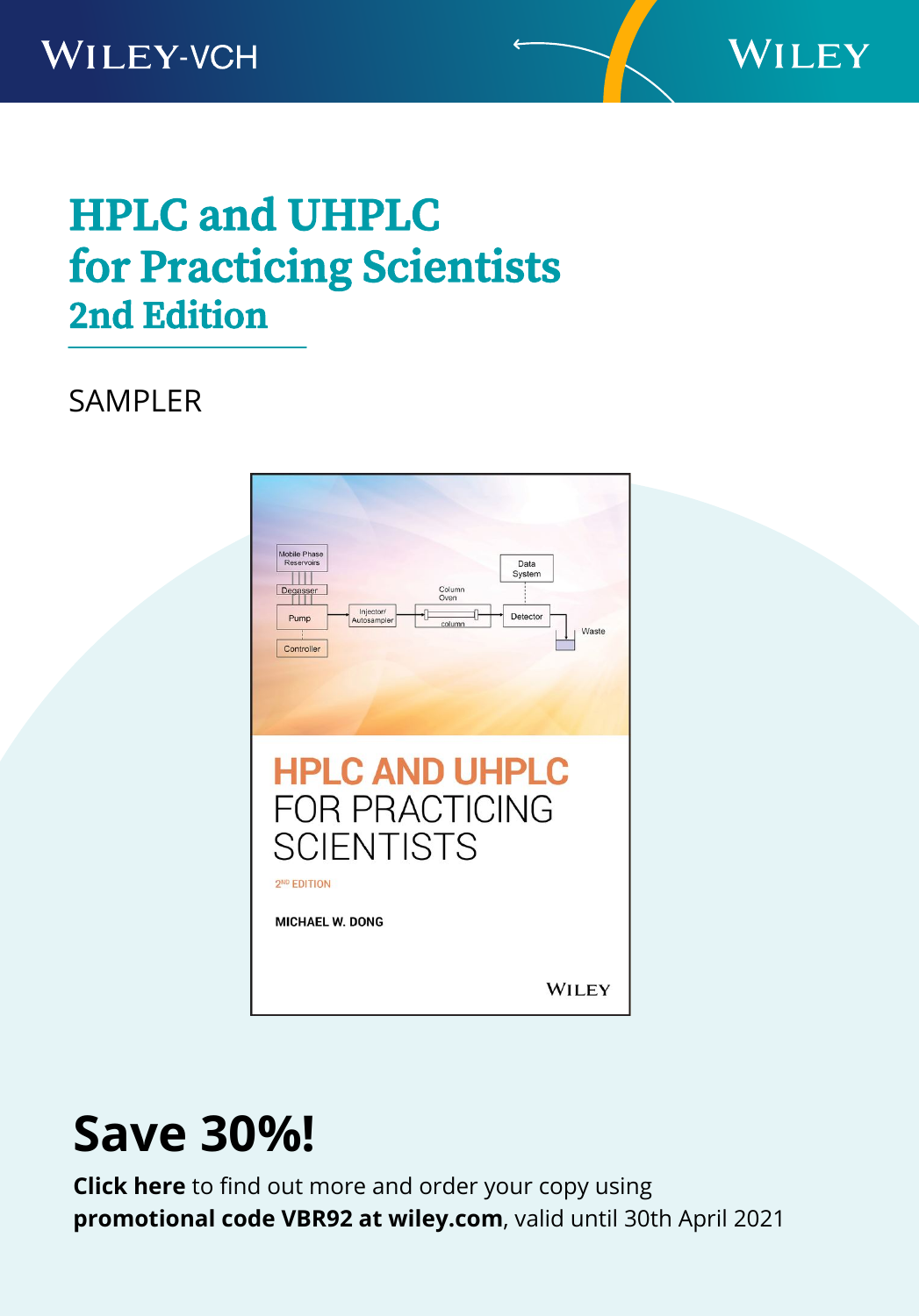# 1

# INTRODUCTION

#### **1.1 INTRODUCTION**

#### **1.1.1 Scope**

❦ ❦ academic theories or specialized topics. This book strives to be a concise and an all-inclusive High-performance liquid chromatography (HPLC) is a versatile analytical (separation) technique widely used for the analysis of pharmaceuticals, biomolecules, polymers, and many organic and ionic compounds. There is no shortage of excellent books on chromatography [1–3] and on HPLC [4–11], though many are outdated and others tend to focus more on text that "capsulizes" the essence of HPLC fundamentals, applications, and developments. It describes the fundamental theories and terminologies for the novice and reviews relevant concepts, best practices, and modern trends for the experienced practitioner. While broad in scope, this book focuses on reversed-phase HPLC (the most common separation mode) and pharmaceutical applications (the most significant user segment). Information is presented straightforwardly and is illustrated with an abundance of figures, chromatograms, tables, and case studies, supported by selected key references or web resources. **COPYTE ATTE ATTLE CONTINUM TRANSPARED**<br>
CE liquid chromatography (HPLC) is a versatile analytive used for the analysis of pharmaceuticals, biomolecules, pole compounds. There is no shortage of excellent books on LC [4-11]

Most importantly, this book was written as an updated reference guide for busy laboratory analysts and researchers. Topics covered include HPLC operation, method development, maintenance/troubleshooting, and the regulatory aspects of pharmaceutical analysis. This book can serve as a supplementary text for students pursuing a career in analytical chemistry and pharmaceutical science. A reader with a science degree and a basic understanding of chemistry is assumed. This second edition continues the same theme as the first edition [4] with updates on all chapters plus three new chapters on ultra-high-pressure liquid chromatography (UHPLC), liquid chromatography–mass spectrometry (LC/MS), and the analysis of recombinant biologics (biopharmaceuticals). A quiz section at the end of each chapter serves as a teaching/evaluation aid.

This book offers the following benefits:

• A broad-scope overview of fundamental principles, instrumentation, columns, and applications.

*HPLC and UHPLC for Practicing Scientists*, Second Edition. Michael W. Dong.

<sup>© 2019</sup> John Wiley & Sons, Inc. Published 2019 by John Wiley & Sons, Inc.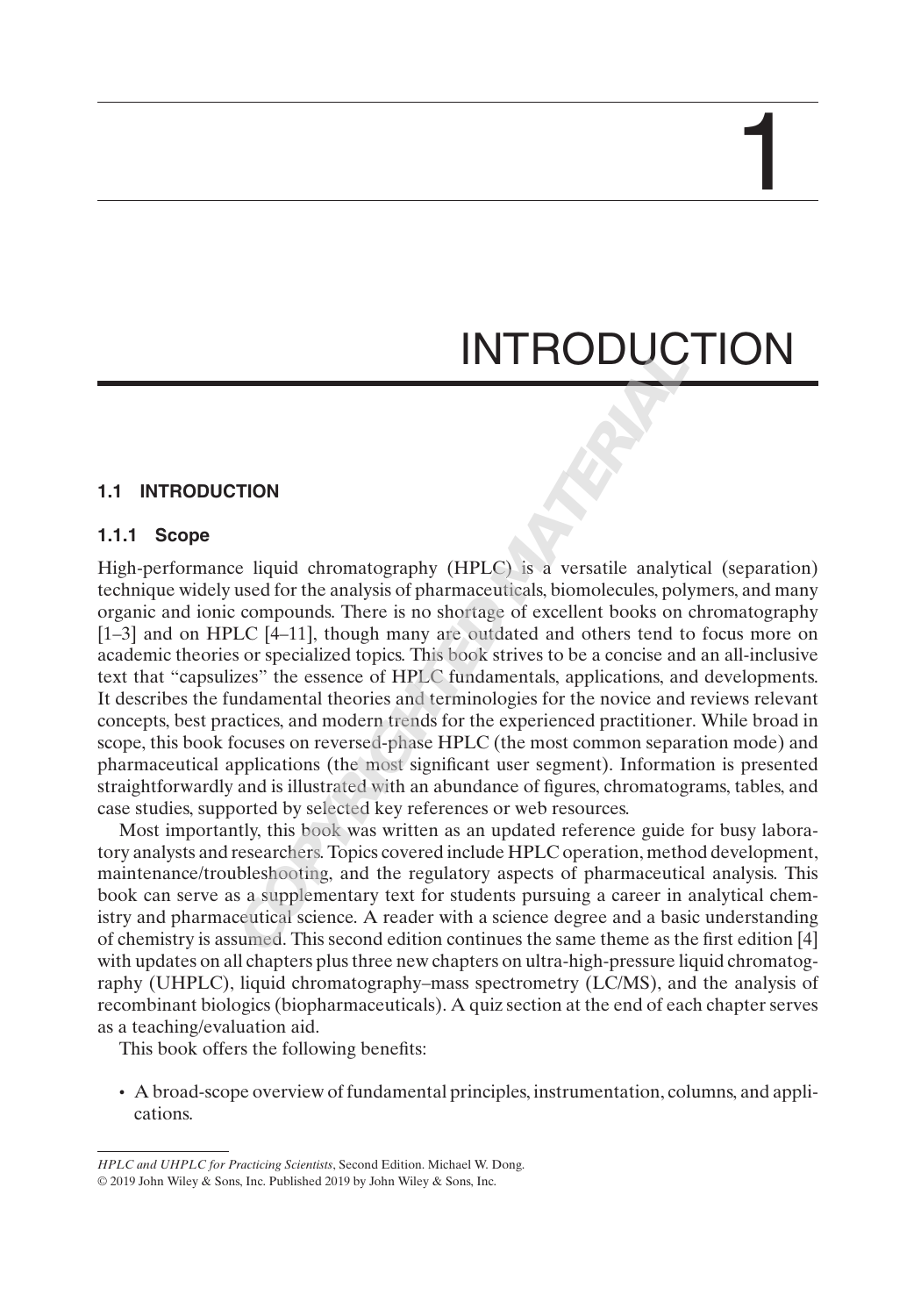#### **2** INTRODUCTION

- A concise review of concepts and trends of modern HPLC.
- An update of best practices in HPLC operation, method development, maintenance, troubleshooting, and regulatory aspects in analytical testing.
- New standalone overview chapters on UHPLC, LC/MS, and analysis of recombinant biologics.

#### **1.1.2 What Is HPLC?**

Liquid chromatography (LC) is a physical separation technique conducted between two phases – a solid phase and a liquid phase. A sample is separated into its constituent components (or analytes) by distributing (via partitioning, adsorption, or other interactions) between the mobile phase (a flowing liquid) and a solid stationary phase (sorbents packed inside a column). For example, the flowing liquid can be an organic solvent such as hexane and the stationary phase can be the porous silica particles packed into a column. HPLC is a modern form of LC that uses small-particle columns through which the mobile phase is pumped at high pressure.

Figure 1.1a is a schematic of the chromatographic process, where a mixture of components A and B are separated into two distinct bands as they migrate down the column filled with packing (stationary phase). Figure 1.1b is a microscopic representation of the dynamic partitioning process of the analytes between the flowing liquid and the stationary phase attached to a spherical packing particle. Note that the movement of component B is retarded in the column because each B molecule has a stronger affinity for the stationary phase than the A



**Figure 1.1.** (a) Schematic of the chromatographic process showing the migration of two bands of components down a column. (b) Microscopic representation of the partitioning process of analyte molecules A and B into the stationary phase bonded to a solid spherical support. (c) A chromatogram plotting the signal from a UV detector displays the elution of components A and B.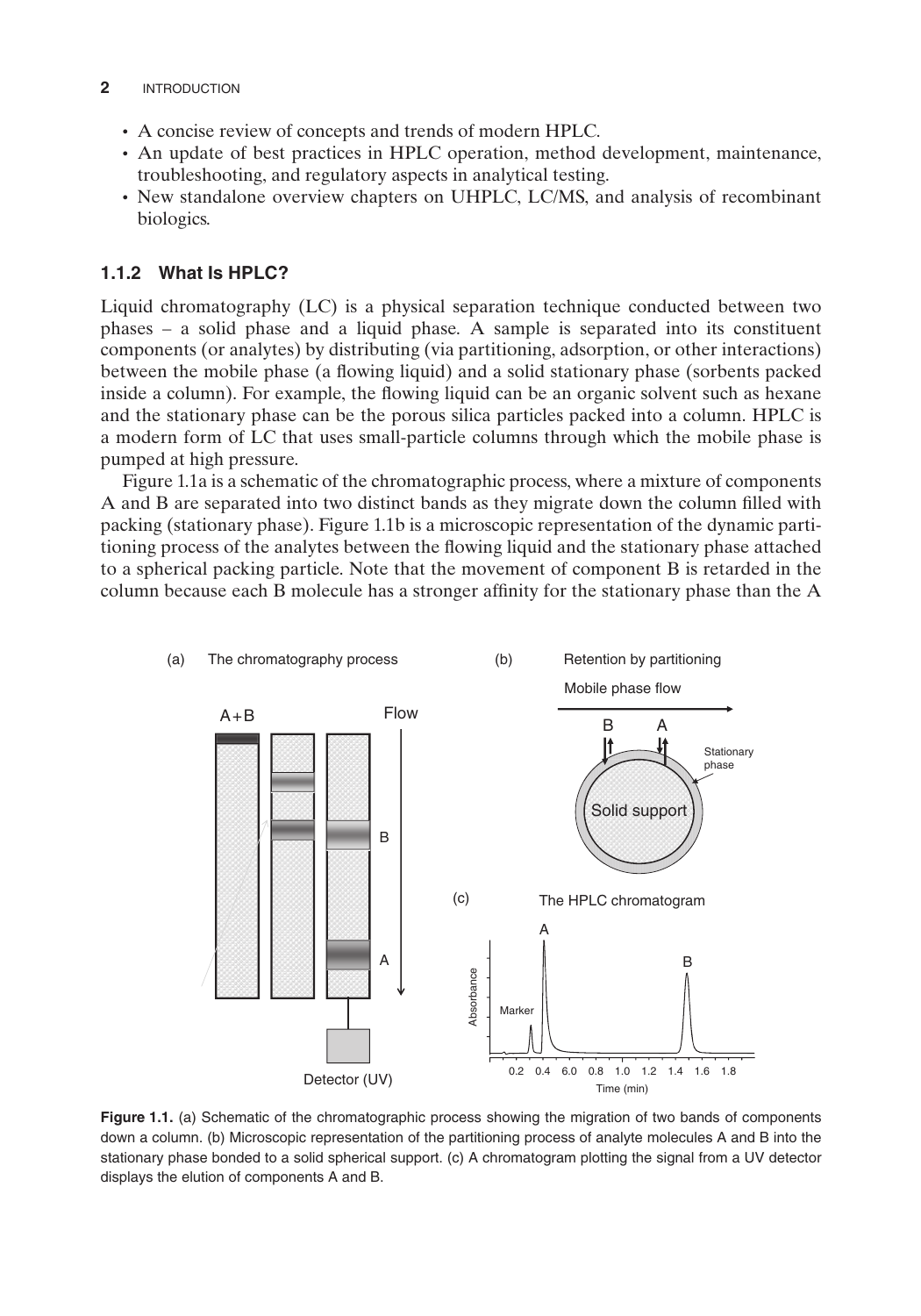molecule. An inline detector monitors the concentration of each separated component band in the effluent and generates a signal trace called the "chromatogram," shown in Figure 1.1c.

#### **1.1.3 A Brief History**

eluent containing separated components are collected manually and subsequently analyzed The term *chromatography* meaning "color writing" was first used by Mikhail Tsvet, a Russian botanist who separated plant pigments on chalk  $(CaCO<sub>3</sub>)$  packed in glass columns in 1903. Since the 1930s, chemists have used gravity-fed silica columns to purify organic materials and ion-exchange resin columns to separate ionic compounds and radionuclides. The invention of gas chromatography (GC) by the British biochemists A. J. P. Martin and R. L. M. Synge in 1952 and its successful applications provided the theoretical foundation and the incentive for the development of LC. In the late 1960s, LC turned "highperformance" with the use of small-particle columns that required high-pressure pumps. The first generation of HPLCs was developed by researchers in the 1960s, including Joseph Huber in Europe and Csaba Horváth and Jack Kirkland in the United States. Commercial development of inline detectors and reliable injectors allowed HPLC to become a sensitive and quantitative technique leading to an explosive growth of applications [4, 5]. In the 1980s, the versatility and precision of HPLC rendered it virtually indispensable in pharmaceutical and many diverse industries. The annual worldwide sales of HPLC systems and accessories were about four billion US\$ in 2016 [12]. (http://www.marketsandmarkets.com/PressReleases/ chromatography-instrumentation.asp) Today, HPLC continues to evolve rapidly toward higher speed, efficiency, and sensitivity, driven by the emerging needs of life sciences and pharmaceutical applications. Figure 1.2a depicts the classical technique of LC with a glass column packed with coarse adsorbents and gravity fed with solvents. Fractions of the by spectrometry. This low-pressure LC is contrasted with the latest computer-controlled



**Figure 1.2.** (a) The traditional technique of low-pressure liquid chromatography using a glass column and gravity-fed solvent with manual fraction collection. (b) A modern automated UHPLC instrument (Waters Acquity UPLC system) capable of very high efficiency and pressure up to 15 000 psi.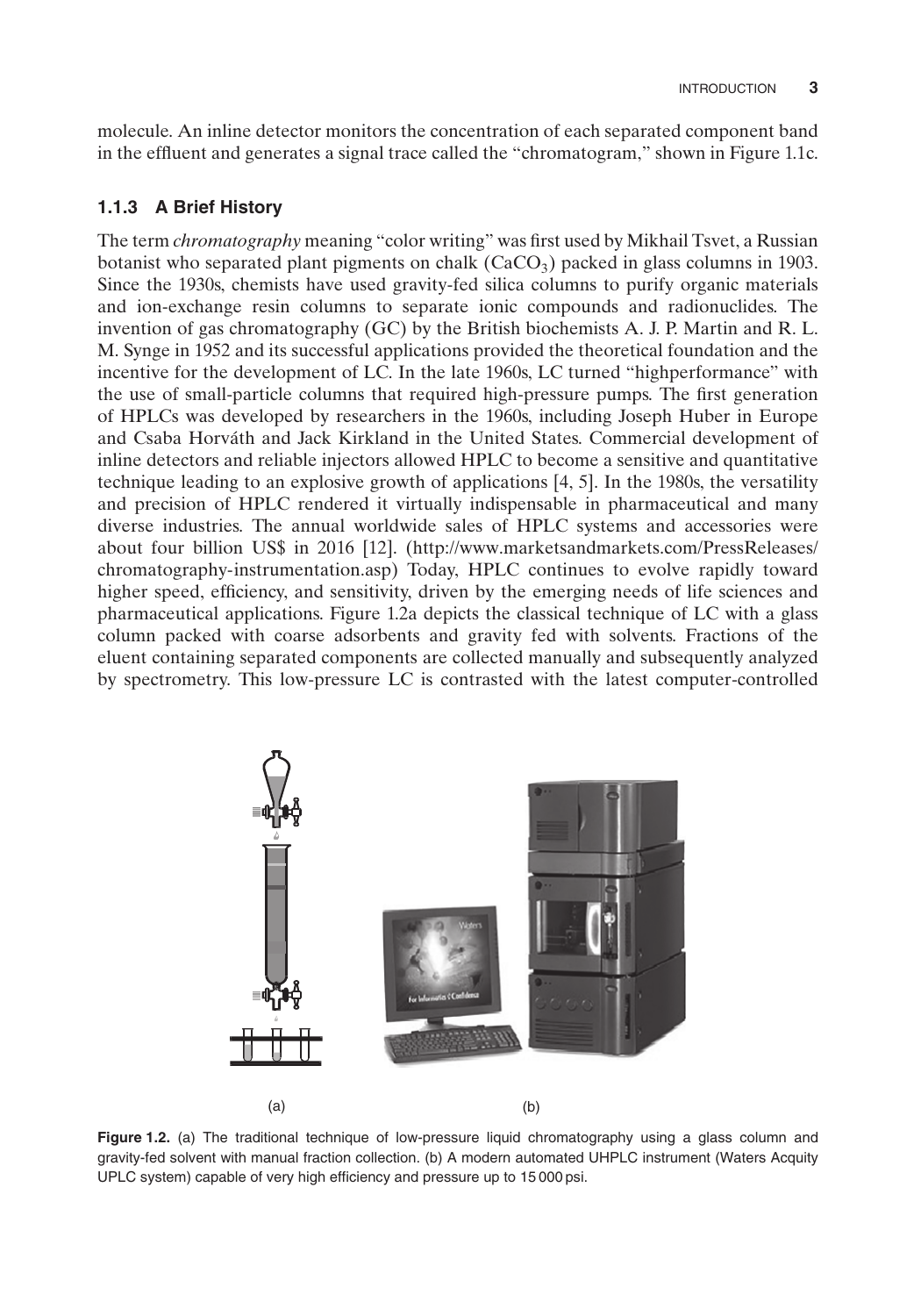#### **Table 1.1. Advantages and Limitations of HPLC**

#### Advantages

- Applicable to diverse analyte types
- Precise and highly reproducible quantitative analysis
- HPLC coupled with mass spectrometry (HPLC/MS)
- High separation power with sensitive detection

Perceived limitations

- Lack of an ideal universal detector
- Less separation efficiency than capillary gas chromatography (GC)
- Still arduous for regulatory or quality control (QC) testing

UHPLC, depicted in Figure 1.2b, operated at very high pressures, and capable of exceptional high separation efficiency.

#### **1.1.4 Advantages and Limitations**

a preparative technique, it provides quantitative recovery of many labile components in Table 1.1 highlights the advantages and limitations of HPLC. HPLC is a premier separation technique capable of multicomponent analysis of complex mixtures. Few analytical techniques can match its versatility and precision of *<*0.1–0.5% relative standard deviation (RSD). HPLC can be highly automated, using sophisticated autosamplers and data systems for unattended analysis and report generation. A host of highly sensitive and specific detectors extend detection limits to nanogram, picogram, and even femtogram levels. As milligram to kilogram quantities. Most importantly, HPLC is amenable to 60–80% of all existing compounds, as compared with about 15% for gas chromatography (GC) [3, 4].

> Historically, HPLC is known to have several disadvantages or perceived limitations. First, there is no universal detector, such as the equivalence of a thermal conductivity or flame ionization detector in GC. So detection is more problematic if the analyte does not absorb UV radiation or is not ionized for mass spectrometric detection. Second, separation efficiency is less than that of capillary column GC. Thus, the analysis of complex mixtures is more difficult. Finally, HPLC has many operating parameters and can be difficult for a novice to develop new methods. As shown in later chapters, these limitations have been minimized mainly through the recent instrument and column developments.

#### **1.1.5 Ultra-High-Pressure Liquid Chromatography (UHPLC)**

UHPLC is the latest and the most important development in HPLC. It uses equipment with very high pressures together with columns packed with small particles and is capable of facilitating faster separations with high efficiency. UHPLC shares most of theories and applications with HPLC, which are discussed in the various chapters of this book. The history, benefits, best practices, and potential issues of UHPLC are described as a standalone topic in Chapter 5.

#### **1.2 PRIMARY MODES OF HPLC**

In this section, the four primary separation modes of HPLC are introduced and illustrated with application examples, labeled with the pertinent parameters: column (stationary phase),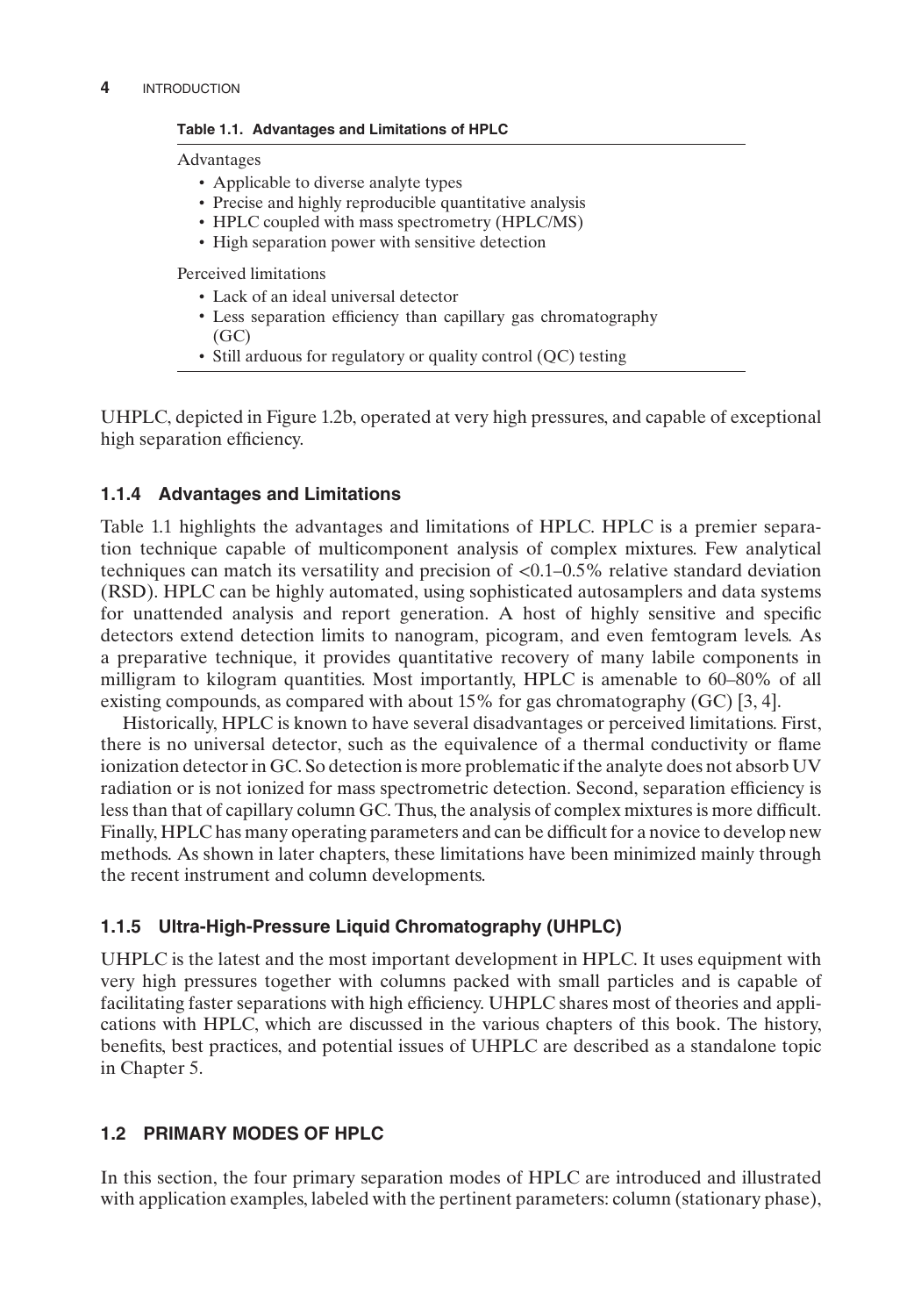mobile phase, flow rate, detector, and sample information. These terminologies will be elaborated in later chapters.

#### **1.2.1 Normal-Phase Chromatography (NPC)**

Also known as liquid–solid chromatography or adsorption chromatography, normal-phase chromatography (NPC) is the traditional separation mode based on adsorption/desorption of the analyte onto a polar stationary phase (typically silica or alumina) [3–5]. Figure 1.3a shows a schematic diagram of a porous silica particle with silanol groups (Si-OH) residing at the surface and inside its pores. Polar analytes migrate slowly through the column due to strong interactions with the silanol groups. Figure 1.4 shows a chromatogram of four vitamin E isomers in a palm olein sample using a nonpolar mobile phase of hexane modified with ethanol. It is believed that a surface layer of water reduces the activity of the silanol groups and allows for more symmetrical peaks [3]. NPC is particularly useful for the separation of nonpolar compounds and isomers, as well as for the fractionation of complex samples by functional groups or sample clean-up. One significant disadvantage of this mode is the easy contamination of the polar surfaces by highly retained sample components rendering it a less reproducible technique. This problem is reduced by bonding polar functional groups such as amino- or cyano-moiety to the silanol groups. Today, NPC is primarily used in chiral separations and preparative applications.

#### **1.2.2 Reversed-Phase Chromatography (RPC)**

❦ ❦ hydrophobic (nonpolar) stationary phase. The earliest stationary phases were solid particles The separation is based on analytes' partition coefficients between a polar mobile phase and a coated with nonpolar liquids. These were quickly replaced by permanently covalently bonded hydrophobic groups, such as octadecyl (C18) bonded groups on a silica support. A simplified schematic view of reversed-phase chromatography (RPC) is shown in Figure 1.3b, where



**Figure 1.3.** Schematic diagrams depicting separation modes of (a) normal-phase chromatography (NPC) and (b) reversed-phase chromatography (RPC).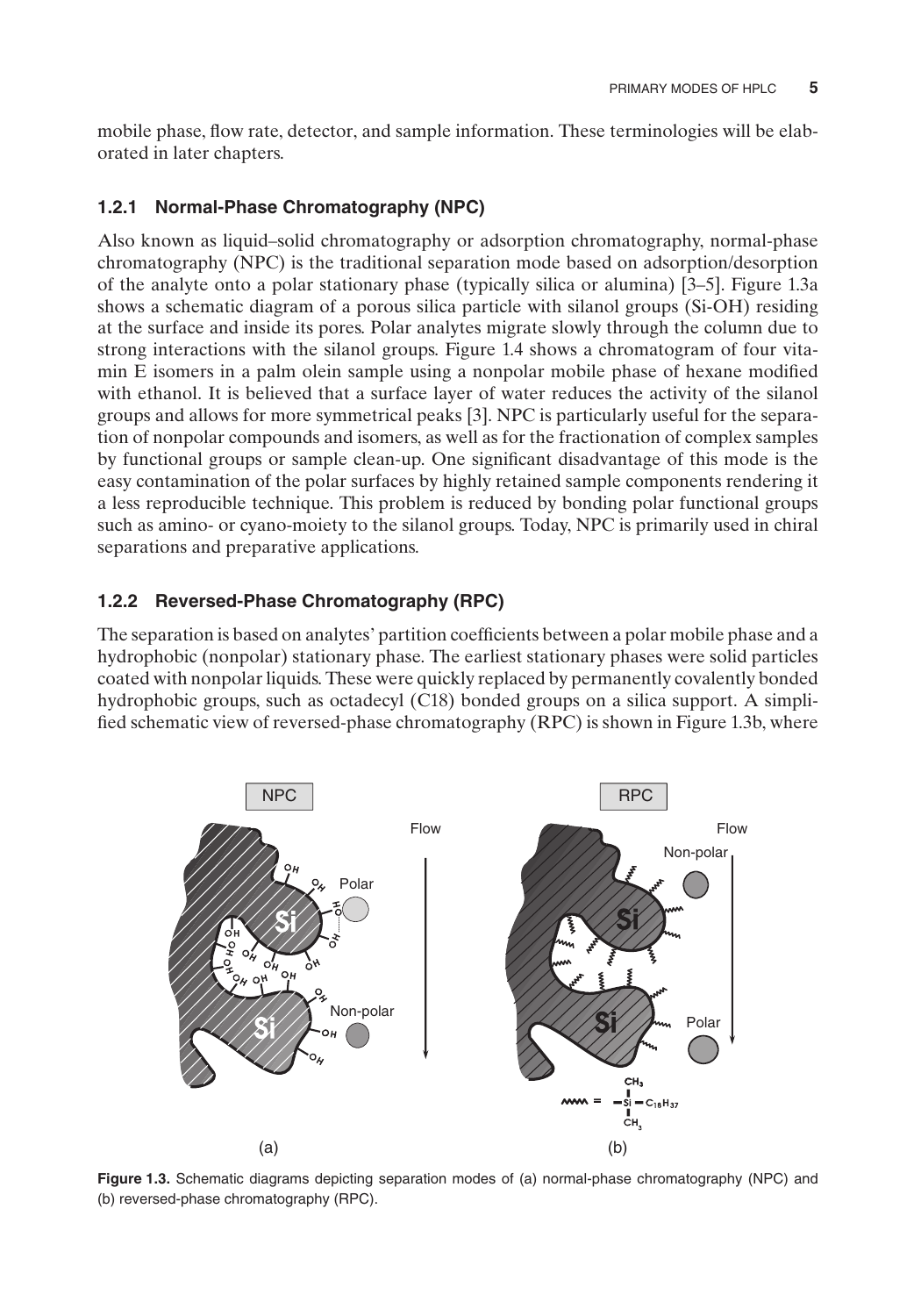

**Figure 1.4.** A normal-phase HPLC chromatogram of a palm olein sample showing the separation of various isomers of vitamin E. Source: Courtesy of PerkinElmer.

This elution order of "polar first and nonpolar last" is the reverse order of that observed polar analytes elute first while nonpolar analytes elute later by interacting more strongly with the hydrophobic C18 groups that form a "liquid-like" layer around the solid silica support. in NPC, and thus the term "reversed-phase chromatography." RPC typically uses a mixture of methanol or acetonitrile with water. The mechanism of separation is mainly attributed to hydrophobic or "solvophobic" interaction [13, 14]. The term "solvophobic interaction" refers to the relatively strong cohesive forces between the polar solvent molecules themselves and with the hydrated analytes and their interaction with the nonpolar stationary phase. Figure 1.5 shows the separation of three organic components. Note that uracil, the most polar component and a highly water-soluble compound, elutes first. *t*-Butylbenzene elutes much later due to increased hydrophobic interaction with the stationary phase. RPC is the most popular HPLC mode and is used in more than 70% of all HPLC analyses [3, 4]. It is suitable for the analysis of polar (water-soluble), medium-polarity, and some nonpolar analytes. Ionic analytes can be separated using ion-suppression or ion-pairing techniques discussed in Chapter 2. RPC is used extensively in purity analysis or stability-indicating assays because the weak dispersive forces responsible for solute retention give assurance that all sample components are eluted from the column.

#### **1.2.3 Ion-Exchange Chromatography (IEC)**

In ion-exchange chromatography (IEC) [3–5], the separation mode is based on the exchange of ionic analytes with the counter ions of the ionic groups attached to the solid support (Figure 1.6a). Typical stationary phases are a cationic exchange (sulfonate) or anionic exchange (quaternary ammonium) groups bonded to polymeric or silica materials. Mobile phases consist of buffers, often with increasing ionic strength (e.g. a higher concentration of NaCl), to force the migration of the analytes. Common applications are the analysis of ions and biological components such as amino acids, proteins/peptides, and polynucleotides.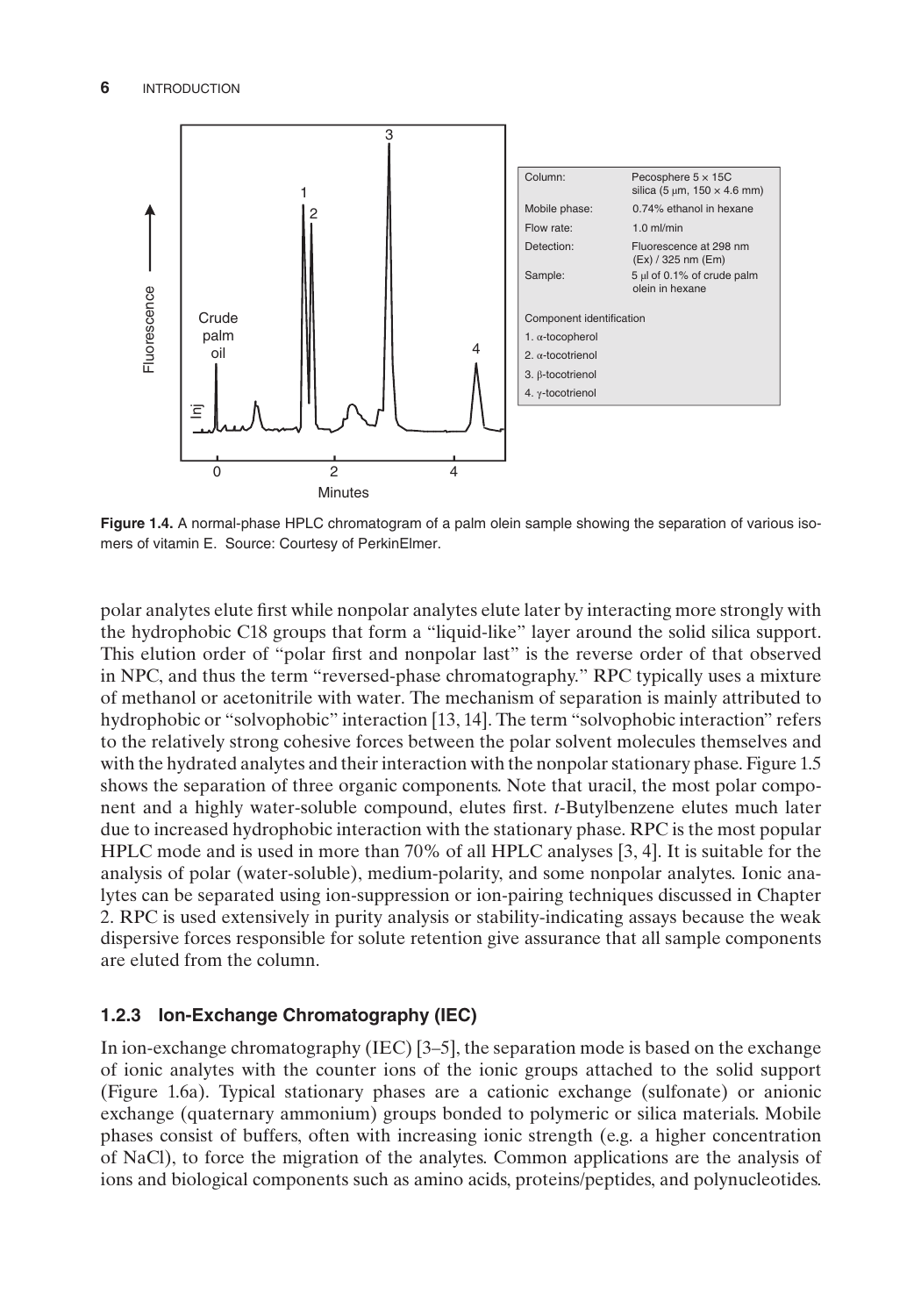

**Figure 1.5.** A reversed-phase HPLC chromatogram of three organic components eluting in the order of "polar first and nonpolar last." The basic pyridine peak is tailing due to a secondary interaction of the nitrogen lone pair with residual silanol groups of the silica-based bonded phase. Source: Ahuja and Dong 2005 [9]. Copyright 2005. Reprinted with permission of Elsevier.



**Figure 1.6.** (a) Schematic diagrams depicting separation modes of (a) ion-exchange chromatography (IEC), showing the exchange of analyte ion p+ with the sodium counter ions of the bonded sulfonate groups. (b) Size-exclusion chromatography (SEC), showing the faster migration of large molecules.

Figure 1.7 shows the separation of amino acids on a sulfonated polymer column and a mobile phase of increasing sodium ion concentration and increasing pH. Since amino acids do not absorb strongly in the UV or visible region, a postcolumn reaction technique is used to form colored derivatives to allow sensitive detection at 550 nm. Ion chromatography [15] is a segment of IEC pertaining to the analysis of cations or anions using a high-performance ion-exchange column, usually with a specialized suppressed conductivity detector.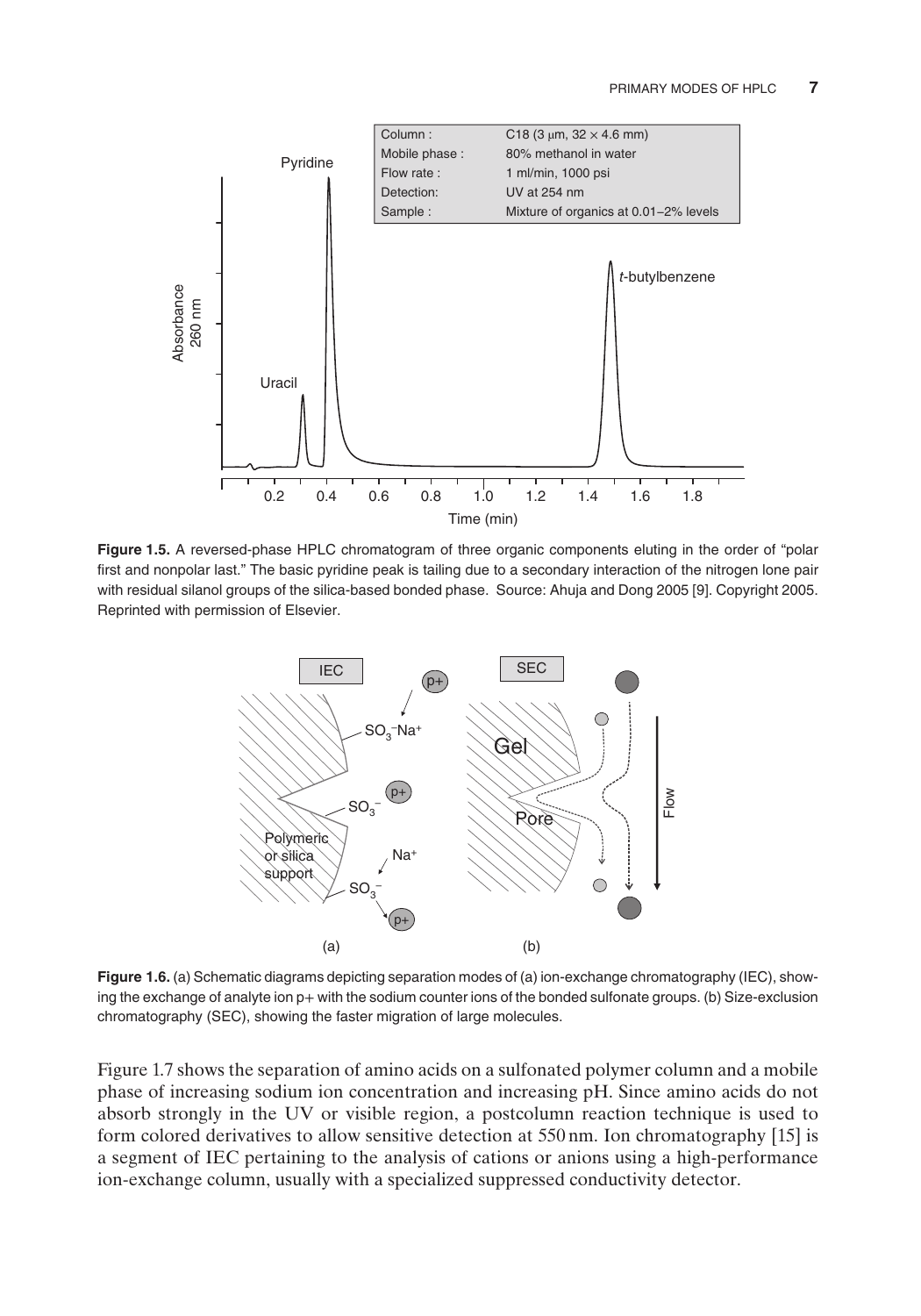

**Figure 1.7.** An IEC chromatogram of essential amino acids using a cationic sulfonate column and detection with postcolumn reaction. Note that Na270, Na425, and Na640 are prepackaged eluents containing sodium ions (NaCl) and buffered at pH of 2.70, 4.25, and 6.40, respectively. Trione is a derivatization reagent similar to ninhydrin used for postcolumn derivatization. Source: Courtesy of Pickering Laboratories.

#### **1.2.4 Size-Exclusion Chromatography (SEC)**

Size-exclusion chromatography (SEC) [16] is a separation mode based solely on the analyte's molecular size. Figure 1.6b shows that a large molecule is excluded from the pores and migrates quickly, whereas a small molecule can penetrate all the inner pores and migrates more slowly down the column. It is often called gel permeation chromatography (GPC) when used for the determination of molecular weights of organic polymers and gel-filtration chromatography (GFC) when used in the separation of water-soluble biological compounds. In GPC, the column is packed with cross-linked polystyrene beads of controlled pore sizes and eluted with mobile phases such as toluene or tetrahydrofuran. Figure 1.8 shows the separation of polystyrene standards showing an elution order of decreasing molecular size. Detection with a refractive index or UV detector is typical. SEC is a low-resolution technique in which interaction of the solute with the stationary phase (support) besides size exclusion should be avoided.

#### **1.2.5 Other Separation Modes**

Besides the four primary HPLC separation modes, several other modes or related techniques are noted below.

• *Affinity chromatography* [5]: Based on a receptor/ligand interaction in which immobilized ligands (enzymes, antigens, or hormones) on solid supports are used to isolate selected components from a mixture. The retained components can later be released in as a purified fraction.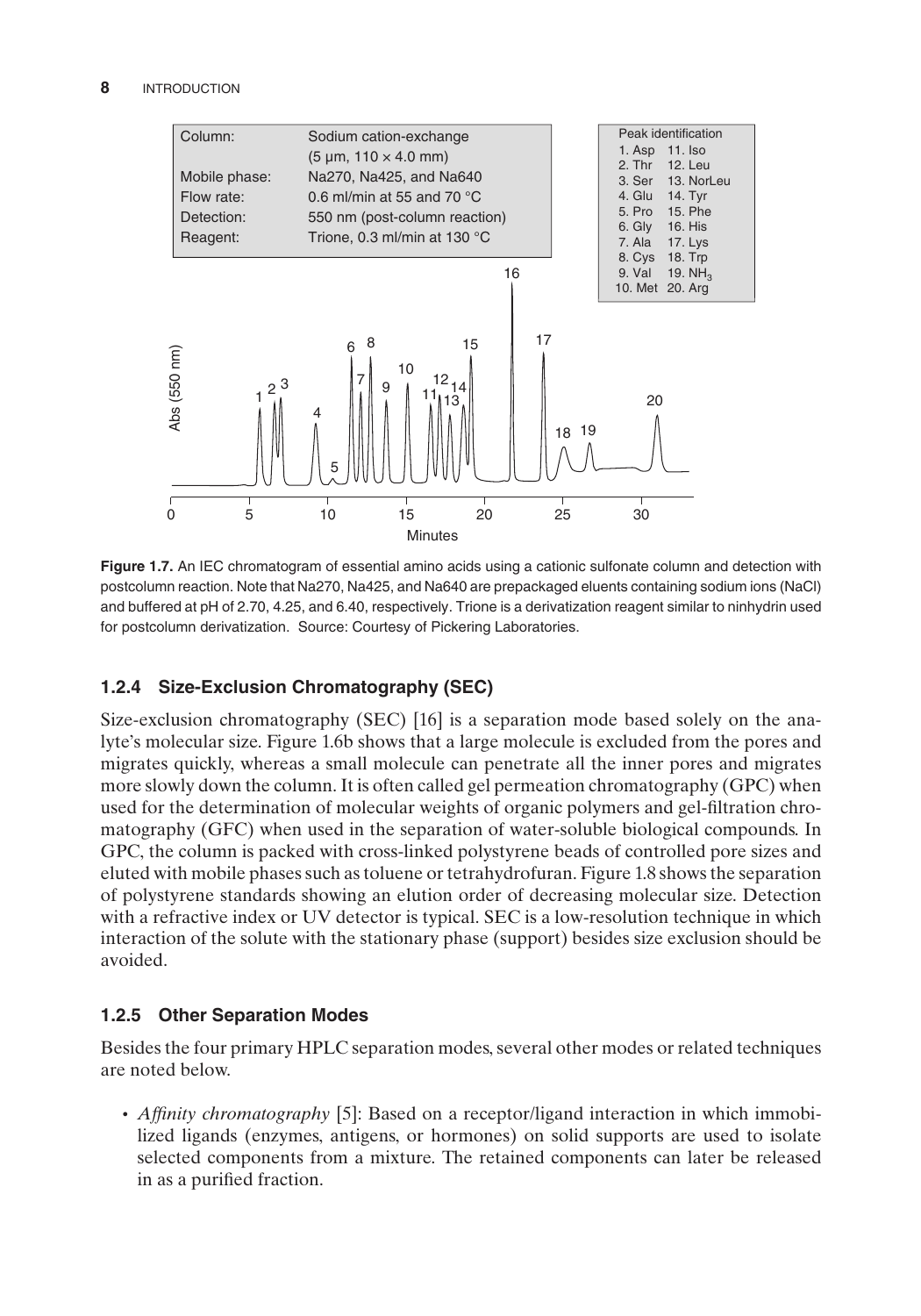

**Figure 1.8.** A GPC chromatogram of polystyrene standards on a mixed-bed polystyrene column. Source: Courtesy of Polymer Laboratories (Agilent Technologies).

- *Chiral chromatography* [17]: For the separation of enantiomers using a chiral-specific stationary phase. Both NPC and RPC chiral columns are available.
- *Hydrophilic interaction chromatography (HILIC)*: This is somewhat similar to NPC using a polar stationary phase such as silica or ion-exchange materials but eluted with polar mobile phases of organic solvents and aqueous buffers. It is commonly used to separate polar analytes, ions, hydrophilic peptides, glycans, and polar metabolites.
	- *Hydrophobic interaction chromatography (HIC)*: Analogous to RPC using the same type of stationary phases except that it uses mobile phases of low organic solvent content and high salt concentrations. It is commonly used for the separation of proteins that are readily denatured by RPC mobile phases. HIC is particularly useful in the analysis of antibody–drug conjugates (ADCs).
	- *Electrochromatography*: Uses capillary electrophoresis [18] (CE) equipment with a packed capillary column. The mobile phase is driven by the electromotive force from a high-voltage source as opposed to a mechanical pump. It is capable of very high efficiencies.
	- *Supercritical fluid chromatography (SFC)* [19]: Uses HPLC-type packed columns and a mobile phase of pressurized supercritical fluids (i.e. carbon dioxide modified with a polar organic solvent). It is useful for nonpolar analytes and preparative applications where purified materials can be recovered quickly by evaporating the carbon dioxide. HPLC pumps with cryogenic cooling are often used with UV and MS detectors. There was a recent resurgence of interest in SFC brought forth by newer instruments of improved precision, sensitivity, and reliability. SFC is becoming the preferred technique in chiral separation and high-throughput purification in drug discovery research.
	- *Other forms of low-pressure liquid chromatography*:
		- Thin-layer chromatography (TLC) [20] uses glass plates coated with adsorbents and capillary action as the driving force. Useful for sample screening and semiquantitative analysis.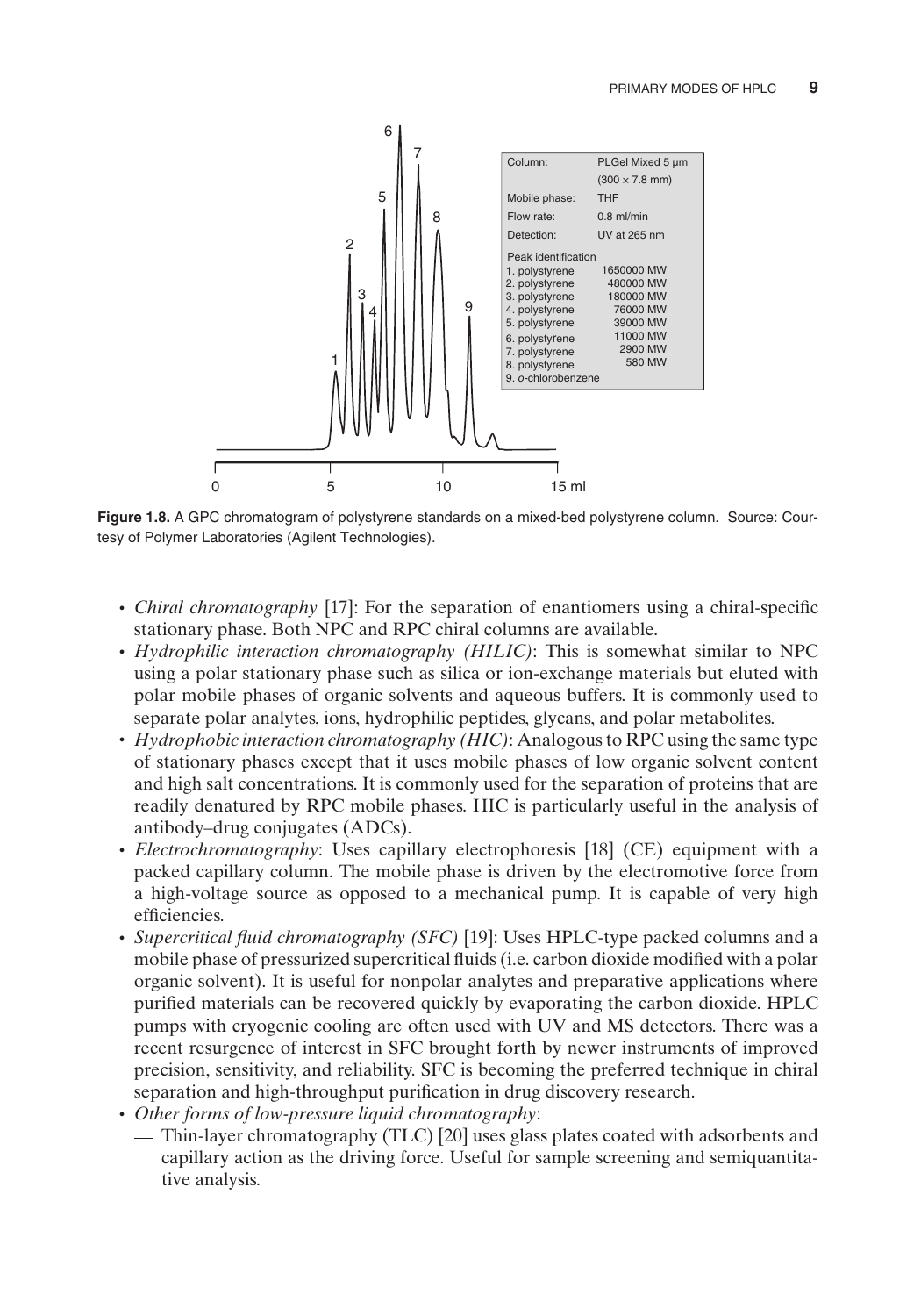#### **10** INTRODUCTION

- Paper chromatography (PC), a form of partition chromatography using paper as the stationary phase and capillary action as the driving force.
- Flash chromatography, a semipreparative technique for sample purification using disposable glass NPC columns and mobile phases driven by gas-pressure or low-pressure pumps.

#### **1.3 SOME COMMON-SENSE COROLLARIES**

The goal of most HPLC analysis is to separate analyte(s) from other components in the sample for accurate quantitation. Several common corollaries are often overlooked by practitioners:

- 1. *HPLC is not complicated but complex*: It does not require an advanced scientific degree to understand its core concepts and/or excel in its practices. It is, however, complex due to the scope of equipment components and operating variables (i.e. column, mobile phases, pump, autosamplers, detectors, data systems, operating conditions, samples, standards, diluent) working in tandem to generate robust and accurate results.
- 2. *The sample must be soluble:* "*If it's not in solution, it cannot be analyzed by HPLC*." Solubility issues often complicate assays of low-solubility analytes or components, which are difficult to be extracted from sample matrices. Low recoveries usually stem from poor sample preparation steps rather than the HPLC analysis itself.
- column: Separation cannot happen without retention and sufficient differential inter-3. *For separation to occur, analytes must be retained and have differential migration in the* action with the stationary phase. For quantitative analysis with UV detection, analytes must have different retention on the column vs. other components. Baseline resolution is usually not needed for MS detection since specific signals can be customized for each ion according to its molecular weight.
	- 4. *The mobile phase controls the separation*: Whereas the stationary phase provides a media for analyte interaction, the mobile phase controls the overall separation. In HPLC method development, efforts focus on finding a set of mobile phase conditions with the appropriate stationary phase for separating the analyte(s) from other components. Exceptions to this rule are size exclusion, chiral, and affinity chromatography where the mobile phase plays a minor role.
	- 5. *All C18-bonded phase columns are not the same and cannot be interchanged for critical assays*: There are hundreds of C18 columns on the market. They vary tremendously in their retention and silanol characteristics [9]. For critical assays of complex samples, C18 columns are not interchangeable and the exact column from the specific manufacturer should be used. For more straightforward potency assays of the main component, a similar C18 bonded column of identical dimension can often be substituted.
	- 6. *The final analyte solution should be prepared in the mobile phase A*: The final analyte solution, if possible, should be dissolved in the mobile phase or a solvent of "weaker" strength (mobile phase A by convention) or the starting mobile phase in a gradient analysis. Many anomalies such as splitting or fronting peaks are caused by injecting samples dissolved in diluents stronger than the starting mobile phase. If a stronger diluent must be used to dissolve the sample, a smaller injection volume (i.e. 2–5 μl) should be considered to minimize these problems.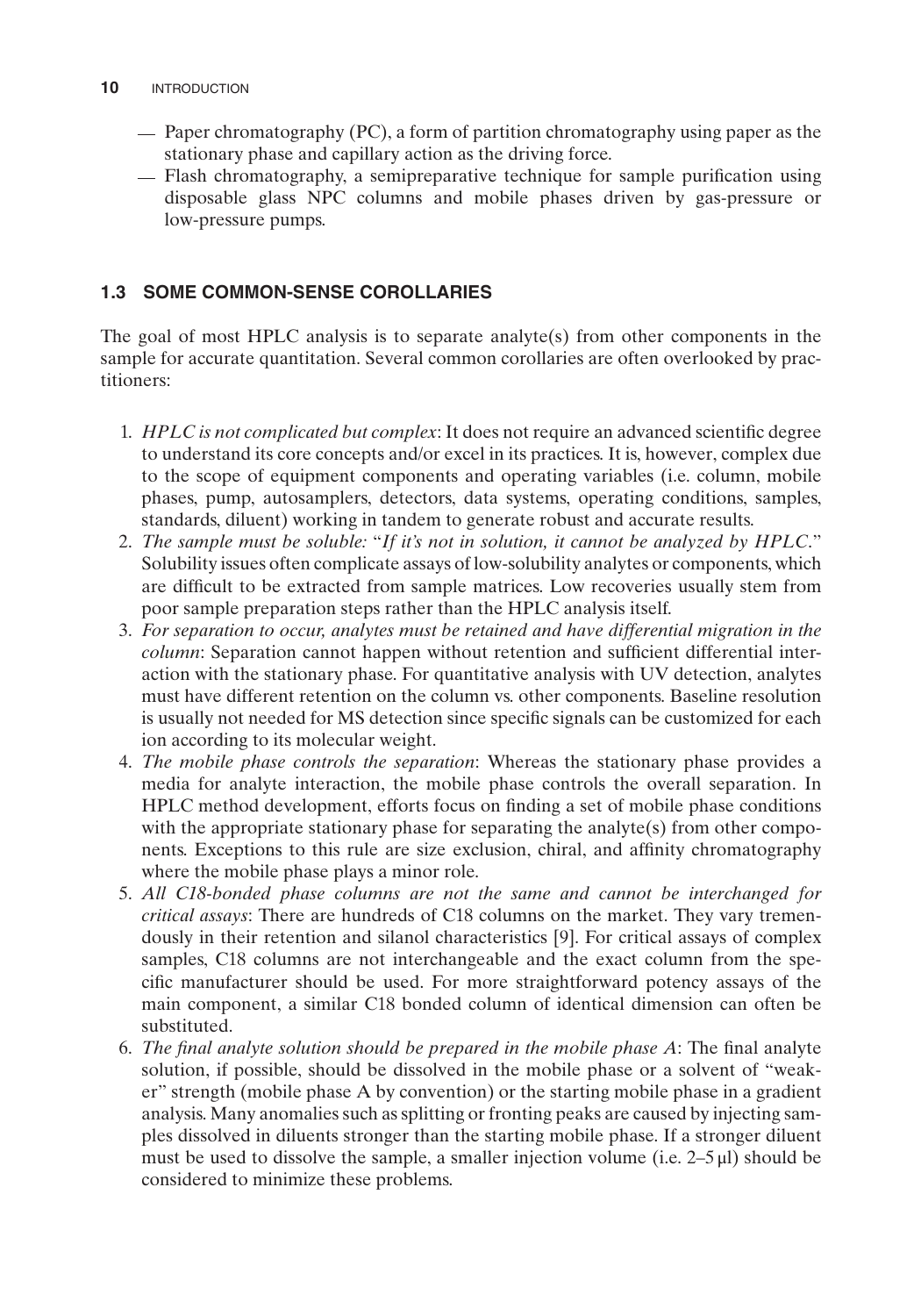7. *There are no perfect methods, and every analytical method has its caveats, limitations, or pitfalls*: An experienced scientist can identify these potential pitfalls and find conditions to minimize any issues.

An article on common-sense corollaries in HPLC was published elsewhere with more extensive discussions [21].

### **1.4 HOW TO GET MORE INFORMATION**

The reader is encouraged to obtain more information from the following sources:

- Courses sponsored by training institutions [22], manufacturers, or national meetings (American Chemical Society, Pittsburgh Conference, Eastern Analytical Symposium).
- Computer-based training programs [23].
- Useful books [4–9] and websites [24–26] of universities and other government or compendia agencies, such as the U.S. Food and Drug Administration (FDA), U.S. Environmental Protection Agency (EPA), International Conference on Harmonization (ICH), the United States Pharmacopoeia, (USP), Association of Official Analytical Chemist International (AOAC), and American Society of Testing and Materials (ASTM).
- Research and review articles published in journals [27–30] such as the *Journal of Chromatography*, *Journal of Chromatographic Science*, *Journal of Liquid Chromatography*, *LCGC Magazine*, *Analytical Chemistry*, *American Pharmaceutical Review, Journal of Separation Science*, and *American Laboratories*.

#### **1.5 SUMMARY**

This introductory chapter describes the scope of the book and gives a summary of the history, advantages, limitations, and common-sense axioms of HPLC. Primary separation modes are discussed and illustrated with examples. Information resources on HPLC are also listed.

#### **1.6 QUIZZES**

- **1.** The most popular chromatographic mode is
	- (a) IEC
	- (b) RPC
	- (c) SEC
	- (d) NPC
- **2.** Which molecule elutes the latest in SEC?
	- (a) large molecule
	- (b) polar
	- (c) nonpolar
	- (d) small molecule
- **3.** Which is NOT a major advantage of HPLC?
	- (a) amenable to diverse sample types
	- (b) HPLC/MS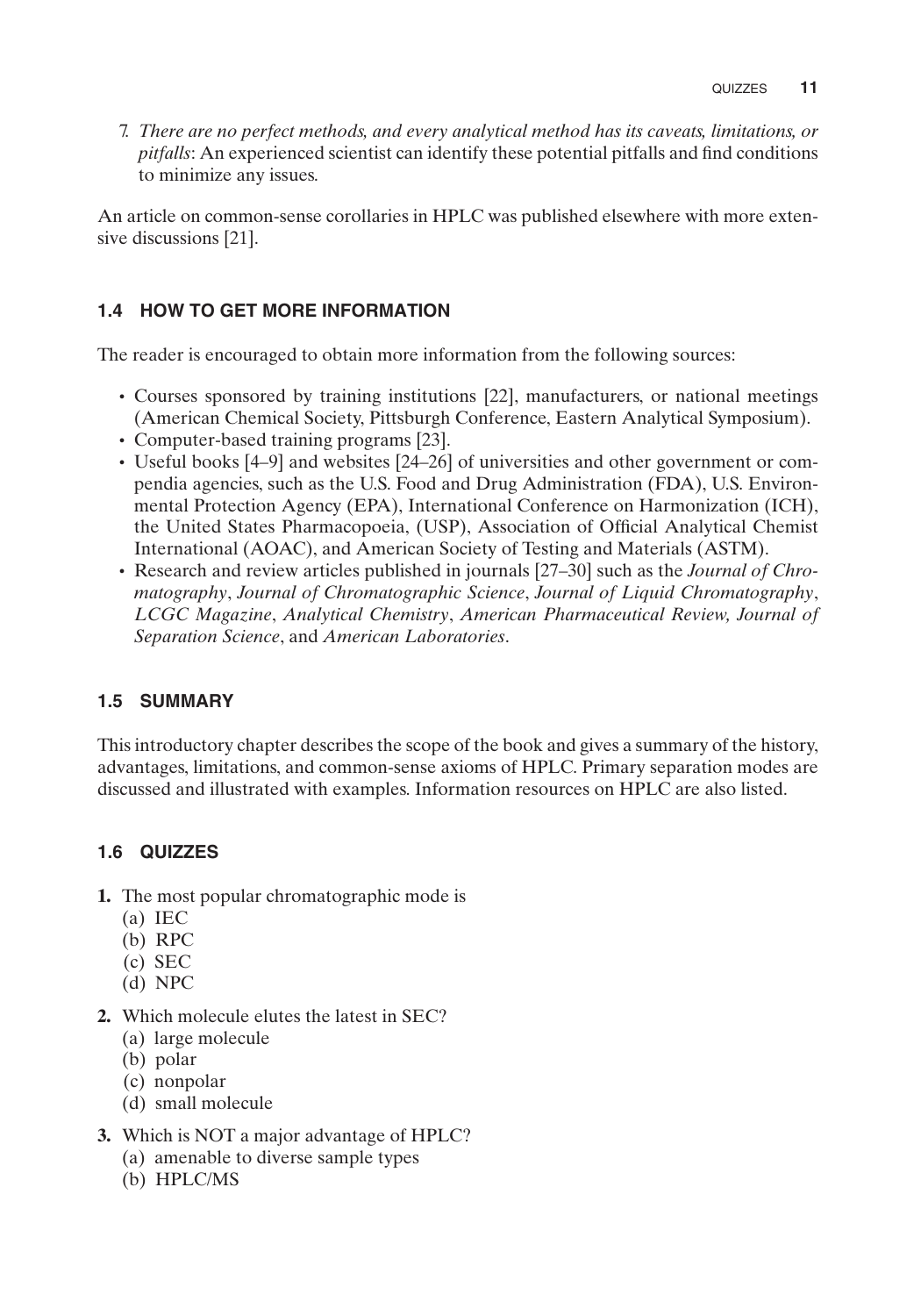#### **12** INTRODUCTION

- (c) high sensitivity
- (d) simplicity for regulatory testing

#### **4.** NPC is NOT useful for

- (a) protein separation
- (b) SFC
- (c) chiral separation
- (d) purification
- **5.** Analysis of amino acid is likely to use
	- (a) NPC
	- (b) IEC
	- (c) SEC
	- (d) RPC

#### **1.6.1 Bonus Quiz**

In your own words, describe the reasons why HPLC is the most popular analytical technique for quantitative analysis of complex samples.

### **1.7 REFERENCES**

- $\frac{1}{2}$  *covers HPLC, GC, TLC, SFC, and CE.*). 1. Poole, C. (2003). *The Essence of Chromatography*. Amsterdam, the Netherlands: Elsevier. *(A comprehensive survey of the practice of chromatography including theory and quantitative principles. It*
	- 2. Miller, J. (2004). *Chromatography: Concepts and Contrasts*, 2e. Hoboken, NJ: Wiley. *(A textbook on all branches of chromatography, including HPLC, GC, and CE, as well as industrial practices in regulated industries.)*.
	- 3. Vitha, M.F. (2016). *Chromatography: Principles and Instrumentation*. Hoboken, NJ: Wiley. *(An updated textbook on LC and GC for students.)*.
	- 4. Dong, M.W. (2006). *Modern HPLC for Practicing Scientists*. Hoboken, NJ: Wiley. *(The first edition to this current book.)*.
	- 5. Snyder, L.R. and Kirkland, J.J. (2010). *Introduction to Modern Liquid Chromatography*, 3e. Hoboken, NJ: Wiley. (*This is the third edition of the classic book on HPLC fundamentals and applications.)*.
	- 6. Meyer, V.R. (2010). *Practical High-Performance Liquid Chromatography*, 5e. Chichester, United Kingdom: Wiley. *(This updated text provides a systematic treatment of HPLC with appeals to students and laboratory professionals.)*.
	- 7. Corradini, D. (ed.) (2011). *Handbook of HPLC*, 2e. Boca Raton, FL: CRC Press. *(This 700-page handbook covers many current topics on fundamentals and instrumentation of HPLC and related techniques.)*.
	- 8. Kazakevich, Y.V. and LoBrutto, R. (eds.) (2007). *HPLC for Pharmaceutical Scientists*. Hoboken, NJ: Wiley. *(This 1000-page book is a comprehensive text for HPLC as practiced by pharmaceutical scientists.)*.
	- 9. Ahuja, S. and Dong, M.W. (eds.) (2005). *Handbook of Pharmaceutical Analysis by HPLC*. Amsterdam, the Netherlands: Elsevier*. (A reference guide on the practice of HPLC in pharmaceutical analysis.)*.
	- 10. Snyder, L.R., Kirkland, J.J., and Glajch, J.L. (1997). *Practical HPLC Method Development*, 2e. New York: Wiley-Interscience*. (A comprehensive though a somewhat outdated book on HPLC method development.)*.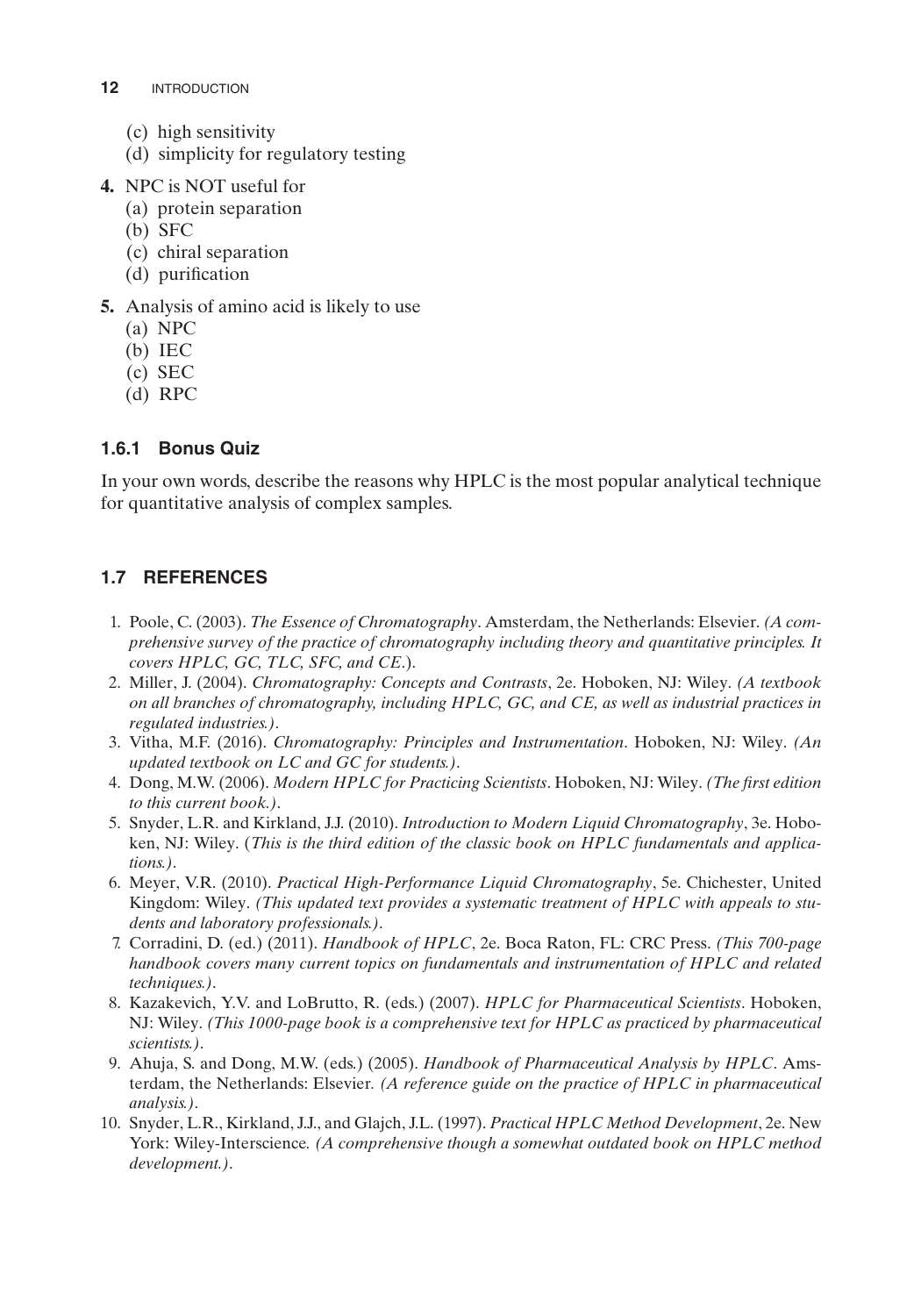- 11. Neue, U.D. (1997). *HPLC Columns: Theory, Technology, and Practice*. New York, NY: Wiley-VCH*. (This book focuses on column technologies, including theory, design, packing, chemistry, modes, method development, and maintenance.)*.
- 12. Arnaud, C.H. (2016). *Chem. Eng. News* 94 (24): 29–35.
- 13. Melander, W.R. and Horvath, C.(ed. C. Horvath). *High-Performance Liquid Chromatography: Advances and Perspectives*, vol. 2, 1980, 113. New York, NY: Academic Press.
- 14. Carr, P.W., Martire, D.E., and Snyder, L.R. (1993). *J. Chromatogr. A* 656: 1.
- 15. Fritz, J.S. and Gjorde, D.T. (2009). *Ion Chromatography*, 4e. Weinheim, Germany: Wiley-VCH.
- 16. Striegel, A., Yau, W.W., Kirkland, J.J., and Bly, D.D. (2009). *Modern Size-Exclusion Chromatography: Practice of Gel Permeation and Gel Filtration Chromatography*, 2e. Hoboken, NJ: Wiley.
- 17. Subramania, G. (2006). *Chiral Separation Techniques: A Practical Approach*, 3e. Weinheim, Germany: Wiley-VCH.
- 18. Weinberger, R. (2000). *Practical Capillary Electrophoresis*, 2e. New York, NY: Academic Press.
- 19. Webster, G.K. (ed.) (2014). *Supercritical Fluid Chromatography: Advances and Applications in Pharmaceutical Analysis*. Singapore: Pan Stanford.
- 20. Bobbitt, J.M. (2013). *Thin Layer Chromatography*. Whitefish, MT: Literary Licensing.
- 21. Dong, M.W. (2018). *LCGC North Am.* 36 (8): 506.
- 22. LC Resources, training courses, Lafayette California, http://www.lcresources.com/training.html.
- 23. Academy Savant. Introduction to HPLC, CLC-10 (Computer-based Instruction), Academy Savant, Fullerton, California http://www.academysavant.com/clc-10.htm (accessed 06 January 2019).
- 24. Forumsci.co.il http://www.forumsci.co.il/HPLC/(accessed 06 January 2019).*(by Dr. Shulamit Levin of Hebrew University with many training resources and useful links on HPLC and LC/*MS).
- 25. http://www.separationsnow.com (accessed 06 January 2019). (a free-access web portal on all separation sciences, sponsored by Wiley, Hoboken, NJ).
- 26. CHROMacademy http://www.chromacademy.com/ (accessed 06 January 2019). an e-learning website for analytical scientists (associated with LCGC Magazine).
- ❦ ❦ 27. Dong, M.W. (2013). *LCGC North Am.* 31 (6): 472.
	- 28. Guillarme, D. and Dong, M.W. (2013). *Amer. Pharm. Rev.* 16 (4): 36.
	- 29. Dong, M.W. (2007). *LCGC North Am.* 25: 89.
	- 30. Guillarme, D. and Dong, M.W. (eds.) (2014). UHPLC: where we are ten years after its commercial introduction. *Trends Anal. Chem.* 63: 1–188. (Special issue).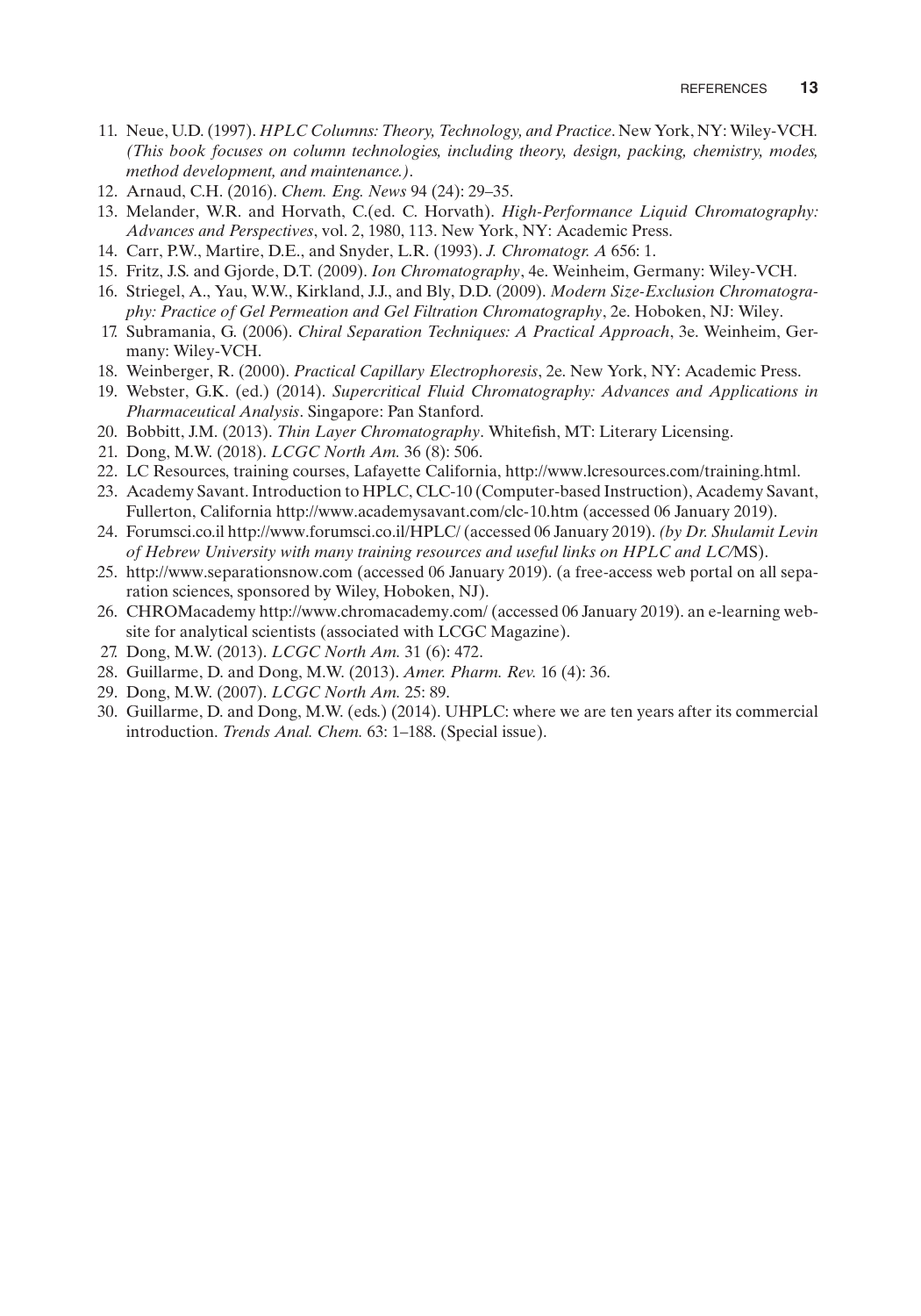# **CONTENTS**

|                                                                         | <b>Author's Biography</b>                                                                                                                                                                                                                                                                                                                                                                                                                                                                                                                                                                                                                                                          | xvii       |                        |
|-------------------------------------------------------------------------|------------------------------------------------------------------------------------------------------------------------------------------------------------------------------------------------------------------------------------------------------------------------------------------------------------------------------------------------------------------------------------------------------------------------------------------------------------------------------------------------------------------------------------------------------------------------------------------------------------------------------------------------------------------------------------|------------|------------------------|
| <b>Biographies of Contributors</b><br><b>Preface</b><br><b>Foreword</b> |                                                                                                                                                                                                                                                                                                                                                                                                                                                                                                                                                                                                                                                                                    | xix<br>xxi |                        |
|                                                                         |                                                                                                                                                                                                                                                                                                                                                                                                                                                                                                                                                                                                                                                                                    |            | xxiii                  |
|                                                                         |                                                                                                                                                                                                                                                                                                                                                                                                                                                                                                                                                                                                                                                                                    |            | <b>Acknowledgments</b> |
| 1                                                                       | Introduction                                                                                                                                                                                                                                                                                                                                                                                                                                                                                                                                                                                                                                                                       | 1          |                        |
|                                                                         | 1.1<br>Introduction / 1<br>1.1.1<br>Scope $/1$<br>1.1.2 What Is HPLC? / 2<br>1.1.3 A Brief History / 3<br>1.1.4 Advantages and Limitations / 4<br>1.1.5<br>Ultra-High-Pressure Liquid Chromatography (UHPLC) / 4<br>Primary Modes of HPLC / 4<br>1.2<br>Normal-Phase Chromatography (NPC) / 5<br>1.2.1<br>1.2.2 Reversed-Phase Chromatography (RPC) / 5<br>1.2.3 Ion-Exchange Chromatography (IEC) / 6<br>1.2.4 Size-Exclusion Chromatography (SEC) / 8<br>Other Separation Modes / 8<br>1.2.5<br>Some Common-Sense Corollaries / 10<br>1.3<br>1.4<br>How to Get More Information / 11<br>1.5<br>Summary $/11$<br>1.6<br>Quizzes / 11<br>1.6.1 Bonus Quiz $/12$<br>References / 12 |            |                        |
| $\mathbf{2}$                                                            | <b>Basic Terms and Concepts</b>                                                                                                                                                                                                                                                                                                                                                                                                                                                                                                                                                                                                                                                    | 15         |                        |
|                                                                         | 2.1<br>Scope $/15$<br>2.2<br>Basic Terms and Concepts / 16<br>Retention Time $(t_R)$ , Void Time $(t_M)$ , Peak Height $(h)$ , and Peak<br>2.2.1<br>Width $(w_h) / 16$<br>Retention Volume $(V_R)$ , Void Volume $(V_M)$ , and Peak Volume / 16<br>2.2.2                                                                                                                                                                                                                                                                                                                                                                                                                           |            |                        |

- 2.2.3 Retention Factor (*k*) / 18
- 2.2.4 Separation Factor  $(\alpha)$  / 19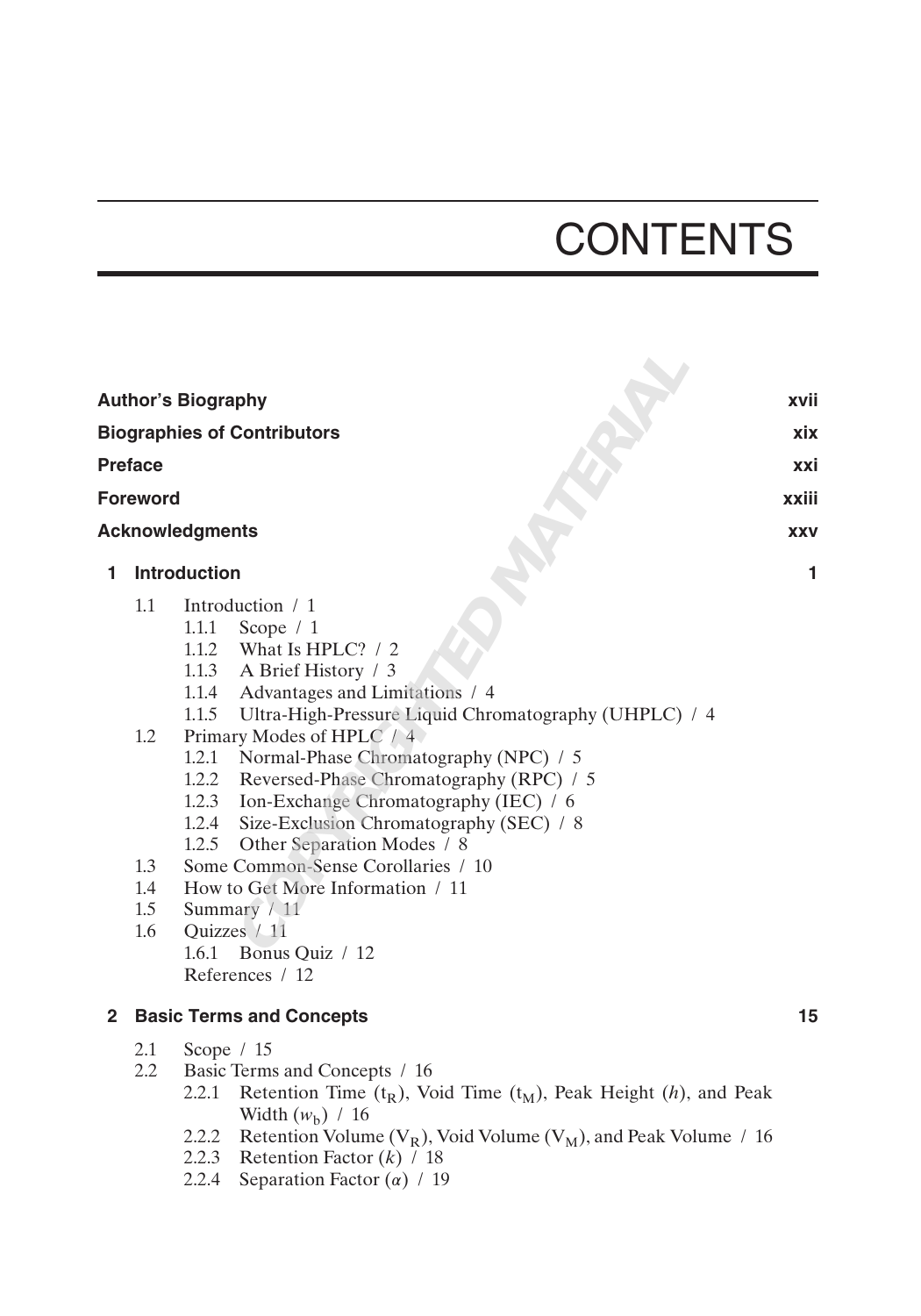- 2.2.5 Column Efficiency and Plate Number (*N*) / 20
- 2.2.6 Peak Volume / 20
- 2.2.7 Height Equivalent to a Theoretical Plate or Plate Height (HETP or *H*) / 21
- 2.2.8 Resolution  $(R<sub>s</sub>)$  / 21
- 2.2.9 Peak Symmetry: Asymmetry Factor  $(A_s)$  and Tailing Factor  $(T_f)$  / 23
- 2.3 Mobile Phase / 24
	- 2.3.1 General Requirements / 24
	- 2.3.2 Solvent Strength and Selectivity / 25
	- 2.3.3 pH Modifiers and Buffers / 27
	- 2.3.4 Acidic Mobile Phases / 28
	- 2.3.5 Ion-Pairing Reagents and Chaotropic Agents / 29
	- 2.3.6 High-pH Mobile Phases / 29
	- 2.3.7 Other Operating Parameters: Flow Rate (*F*) and Column Temperature (*T*) / 30
- 2.4 The Resolution Equation / 31
- 2.5 The Van Deemter Equation / 33
- 2.6 Isocratic vs. Gradient Analysis / 35
	- 2.6.1 Peak Capacity (*n*) / 35
	- 2.6.2 Gradient Parameters (Initial and Final Solvent Strength, Gradient Time  $(t_G)$ , and Flow Rate) / 36
	- 2.6.3 The 0.25  $\Delta t_G$  Rule: When Is Isocratic Analysis More Appropriate? / 37
- 2.7 The Concept of Orthogonality and Selectivity Tuning / 38
- 2.8 Sample Capacity / 41
	- 2.9 Glossary of HPLC Terms / 41
	- 2.10 Summary and Conclusion / 42
	- 2.11 Quizzes / 42 2.11.1 Bonus Quiz / 44 References / 44

#### **3 HPLC Columns and Trends 45**

- 3.1 Scope / 45
	- 3.1.1 Glossary and Abbreviations / 45
- 3.2 General Column Description and Characteristics / 46
	- 3.2.1 Column Hardware Standard vs. Cartridge Format / 47
- 3.3 Column Type / 47
	- 3.3.1 Types Based on Chromatographic Mode / 48
	- 3.3.2 Column Types Based on Dimension / 48
	- 3.3.3 Column Length (*L*) / 48
- 3.4 Column Packing Characteristics / 50
	- 3.4.1 Support Type / 50
	- 3.4.2 Particle Size  $(d_p)$  / 51
	- 3.4.3 Surface Area and Pore Size  $(d_{\text{pore}})$  / 51
	- 3.4.4 Bonding Chemistries / 52
- 3.5 Modern HPLC Column Trends / 54
	- 3.5.1 Silica Support Material / 54
	- 3.5.2 Hybrid Particles / 55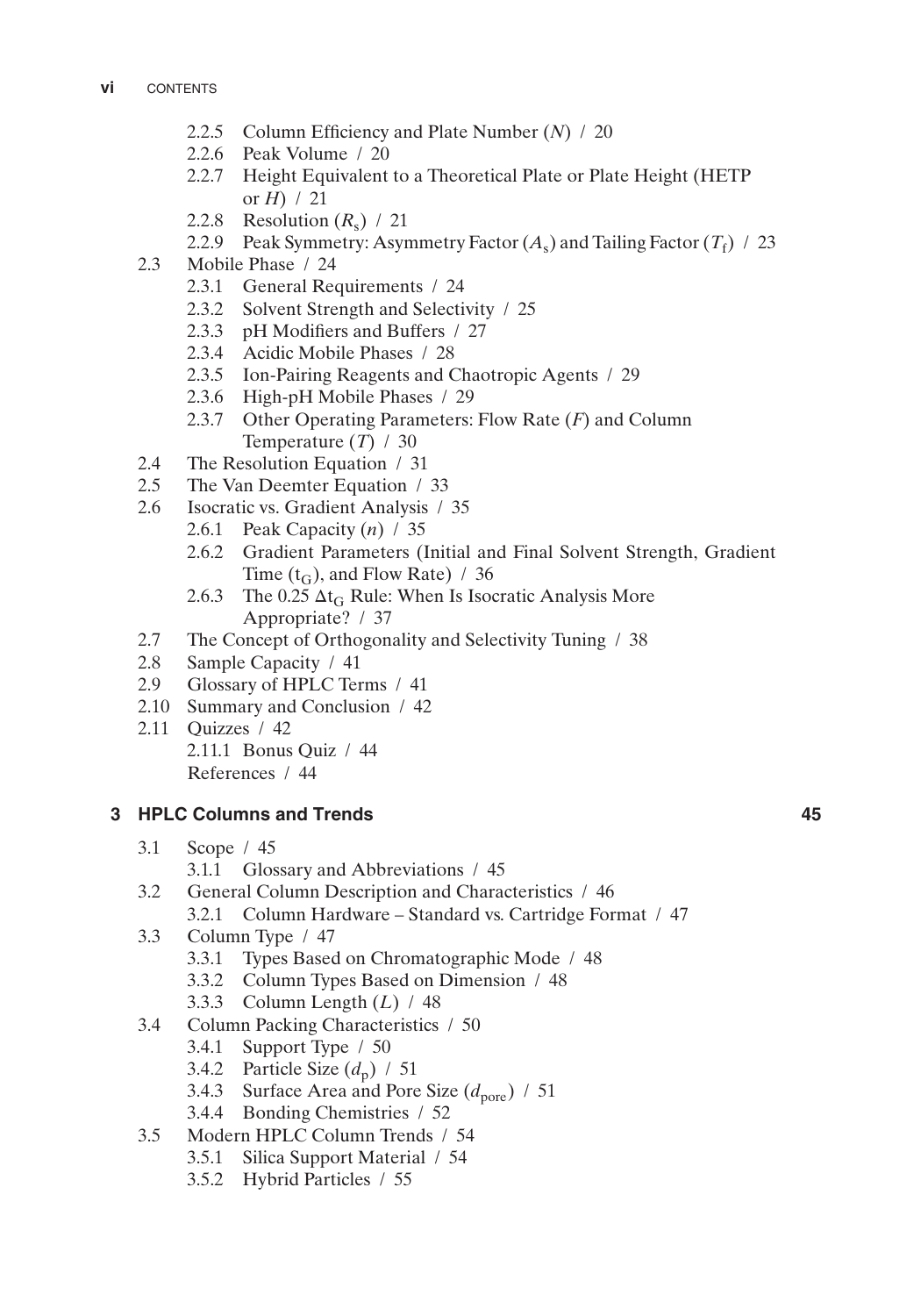- 3.5.3 Novel Bonding Chemistries / 58
	- 3.5.3.1 Bonded Phases for Retention of Polar Analytes / 59
	- 3.5.3.2 Charged Surface Hybrid (CSH) / 61
- 3.5.4 Shorter and Narrower Columns Packed with Small Particles / 61 3.5.4.1 Fast LC / 61
	- 3.5.4.2 UHPLC / 62
- 3.5.5 Micro-LC and Nano-LC / 62
- 3.5.6 Monoliths / 64
- 3.5.7 Superficially Porous Particles (SPP) / 65
	- 3.5.7.1 Kinetic Plots Demonstrating the Superiority of SPP / 66
- 3.5.8 Micropillar Array Chromatography (μPAC) / 67
- 3.6 Guard Columns / 69
- 3.7 Specialty Columns / 69
	- 3.7.1 Bioseparations Columns / 69
	- 3.7.2 Chiral Columns / 69<br>3.7.3 Supercritical Fluid Ch
	- Supercritical Fluid Chromatography (SFC) Columns / 71
	- 3.7.4 Hydrophilic Interaction Liquid Chromatography (HILIC) Columns / 72
	- 3.7.5 Mixed-Mode Chromatography (MMC) Columns / 72
	- 3.7.6 Application-Specific Columns / 73
- 3.8 RPC Column Selection Guides / 73
	- 3.8.1 Some General Guidelines for Bonded Phase Selection / 75
- 3.9 Summary / 76
- ❦ ❦ 3.10.1 Bonus Quiz / 78 3.10 Quizzes / 76 References / 78

#### **4 HPLC/UHPLC Instrumentation and Trends 81**

- 4.1 Introduction / 81
	- 4.1.1 Scope / 81
	- 4.1.2 HPLC Systems and Modules / 81
	- 4.1.3 Ultra-High-Pressure Liquid Chromatography (UHPLC) / 83
- 4.2 HPLC and UHPLC Solvent Delivery Systems / 83
	- 4.2.1 High-Pressure and Low-Pressure Mixing Designs in Multisolvent Pumps / 85
	- 4.2.2 System Dwell Volume / 86
		- 4.2.2.1 Dwell Volumes of UHPLC Systems / 87
	- 4.2.3 Trends / 88
- 4.3 Injectors and Autosamplers / 88
	- 4.3.1 Operating Principles of Autosamplers / 88
	- 4.3.2 Performance Characteristics and Trends / 89
- 4.4 Detectors / 91
- 4.5 UV/VIS Absorbance Detectors / 92
	- 4.5.1 Operating Principles / 92
	- 4.5.2 Performance Characteristics / 94
	- 4.5.3 Trends in UV/Vis Absorbance Detectors / 94
- 4.6 Photodiode Array Detectors / 94
	- 4.6.1 Operating Principles / 94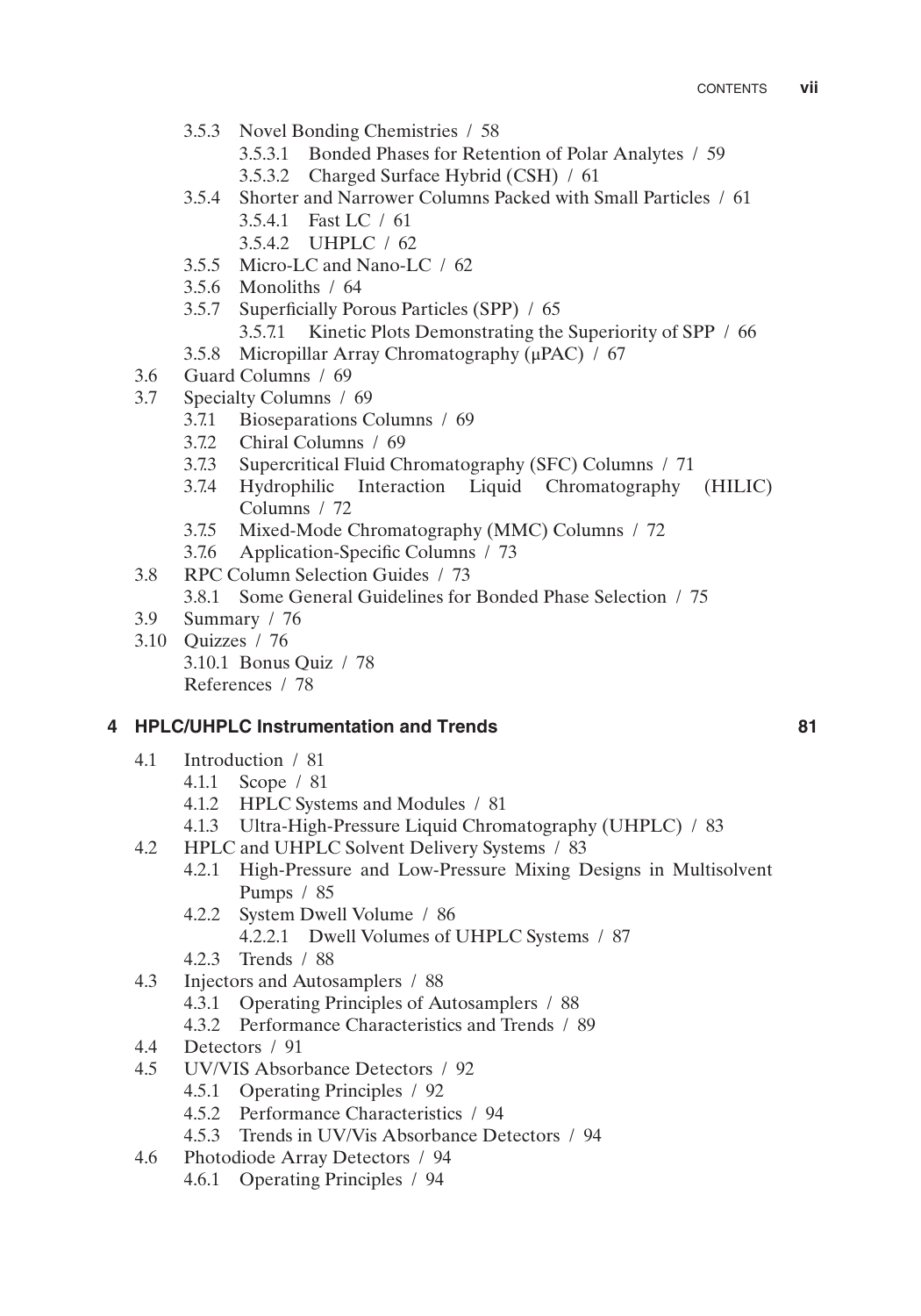- 4.6.2 Trends in PDA Detectors / 95
- 4.7 Other Detectors / 95
	- 4.7.1 Refractive Index Detector (RID) / 96
	- 4.7.2 Evaporative Light Scattering Detector (ELSD) / 96
	- 4.7.3 Charged Aerosol Detector (CAD) / 97
	- 4.7.4 Conductivity Detector (CD) / 97
	- 4.7.5 Fluorescence Detector (FLD) / 97 4.7.5.1 Postcolumn Reaction Technique / 98
	- 4.7.6 Chemiluminescence Nitrogen Detector (CLND) / 98
	- 4.7.7 Electrochemical Detector (ECD) / 99
	- 4.7.8 Radiometric Detector / 99
- 4.8 Hyphenated and Specialized Systems / 99
	- 4.8.1 LC/MS and LC/MS/MS / 99
	- 4.8.2 LC/NMR / 100
	- 4.8.3 Other Hyphenated Systems / 102
	- 4.8.4 Supercritical Fluid Chromatography (SFC) / 102
	- 4.8.5 Preparative LC and SFC / 102
	- 4.8.6 Micro- and Nano-LC (Capillary LC) / 102
	- 4.8.7 Multidimensional LC / 102
	- 4.8.8 Lab-on-a-Chip / 104
	- 4.8.9 Specialized Applications Systems / 104
		- 4.8.9.1 Gel-Permeation Chromatography (GPC) / 104
			- 4.8.9.2 Ion Chromatography (IC) / 105
			- 4.8.9.3 Application-Specific Systems / 105
- 4.9 HPLC Accessories / 105
	- 4.9.1 Solvent Degasser / 105
	- 4.9.2 Column Oven / 105
	- 4.9.3 Valves for Column and Mobile Phase Selection / 106
	- 4.10 Chromatography Data Systems (CDS) / 106
		- 4.10.1 User Interface and CDS Workflow / 107
	- 4.11 Instrumental Bandwidth (IBW) / 108 4.11.1 How to Measure IBW / 109 4.11.2 IBW of UHPLC Systems / 110
	- 4.12 Manufacturers and Equipment Selection / 111
	- 4.13 Trends in HPLC and UHPLC Equipment / 111
	- 4.14 Summary / 112
	- 4.15 Quizzes / 112 4.15.1 Bonus Quiz / 114 References / 114

#### **5 UHPLC: Perspectives, Performance, Practices, and Potential Issues 117**

- 5.1 Introduction / 117
	- 5.1.1 Scope / 117
	- 5.1.2 Glossary and Abbreviations / 117
	- 5.1.3 Historical Perspectives: What is UHPLC? / 118
- 5.2 Practical Concepts in UHPLC / 120
	- 5.2.1 Rationale for Higher System Pressure / 120
	- 5.2.2 Rationale for Low-Dispersion Systems / 121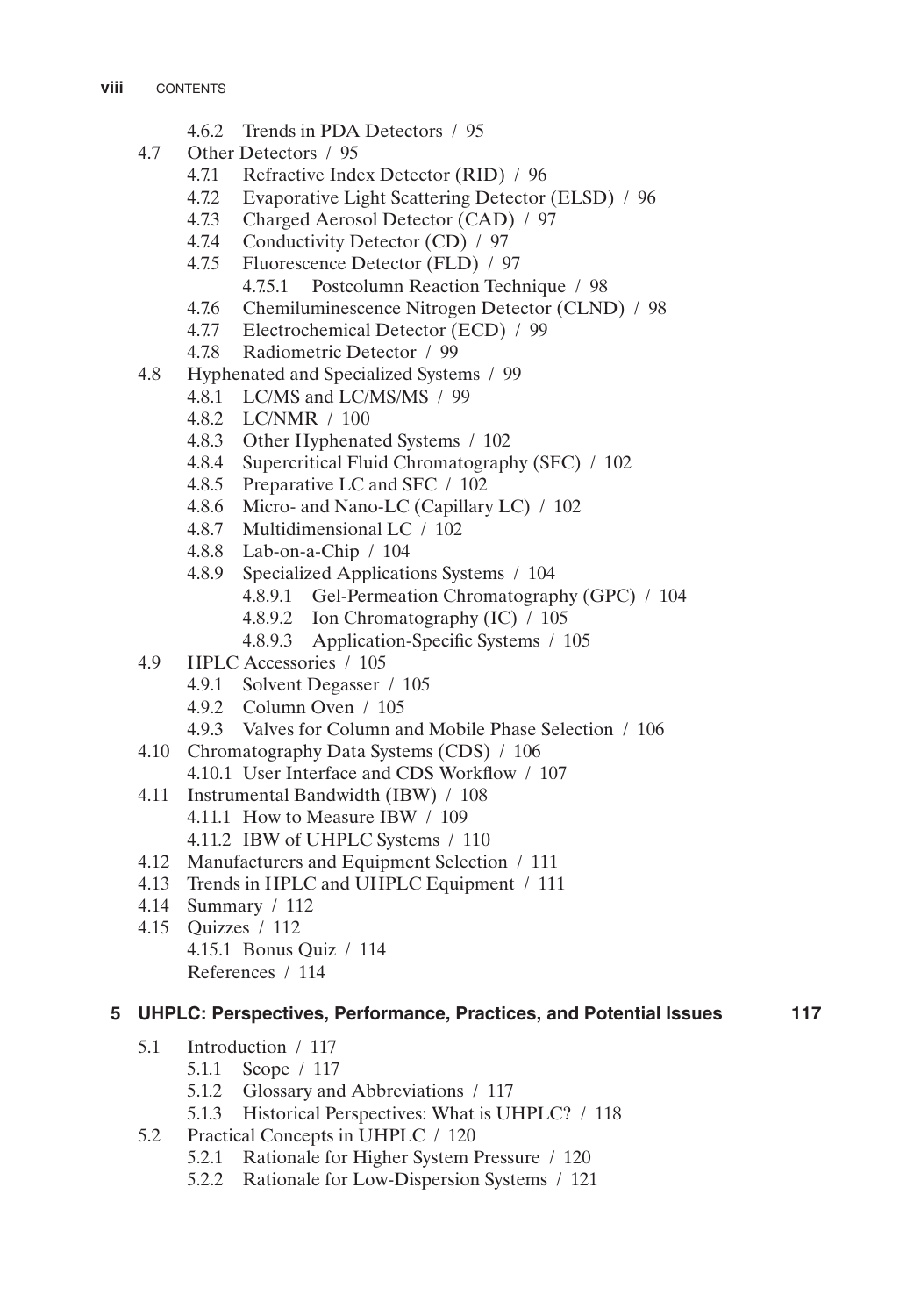- 5.2.3 Rationale for Low Dwell Volumes / 121
- 5.2.4 Other UHPLC Instrumental Characteristics / 122
- 5.3 Benefits Of UHPLC and Case Studies / 122
	- 5.3.1 Benefit #1: Fast Separations with Good Resolution / 122
	- 5.3.2 Benefit #2: High-Resolution Analysis of Complex Samples / 124
	- 5.3.3 Benefit #3: Rapid HPLC Method Development / 124
	- 5.3.4 Flexibility for Customizing Resolution / 129
	- 5.3.5 Other Benefits of UHPLC / 130
		- 5.3.5.1 Solvent Saving / 130
		- 5.3.5.2 Higher Mass Sensitivity in UV Detection / 130
		- 5.3.5.3 Higher Precision Performance for Retention Time and Peak Area / 130
		- 5.3.5.4 UHPLC are Compatible with Other Approaches / 131
- 5.4 Potential Issues and How to Mitigate / 132
	- 5.4.1 Safety Issues / 132
	- 5.4.2 Viscous Heating / 133
	- 5.4.3 Instrumental and Operating Nuances / 133
	- 5.4.4 Injector Precision / 135
	- 5.4.5 UV Detection Noise vs. Mixer Volumes / 135
	- 5.4.6 Method Translation (Conversion) / 138
		- 5.4.6.1 Running the Same HPLC Methods on HPLC and UHPLC / 138
		- 5.4.6.2 Back Conversion of UHPLC Methods to HPLC Method Conditions / 139
- 5.4.6.3 Conversion of Existing HPLC Methods to Faster UHPLC Methods / 139
	- 5.4.6.4 Method Validation Requirements After Method Translation / 139
	- 5.5 How to Implement UHPLC and Practical Aspects / 139
		- 5.5.1 How to Transition from HPLC to UHPLC / 139
		- 5.5.2 End-Fittings / 140
		- 5.5.3 A Summary of UHPLC System Performance Tradeoffs / 140
	- 5.6 Myths in UHPLC / 142
	- 5.7 Summary and Conclusions / 142
	- 5.8 Quizzes / 142
		- 5.8.1 Bonus Quiz / 144

References / 144

### **6 LC/MS: Fundamentals, Perspectives, and Applications 147**

*Christine Gu*

- 6.1 Introduction / 147
	- 6.1.1 Scope / 147
	- 6.1.2 LC/MS Technology and Instrumentation / 147
	- 6.1.3 Basic Terminologies and Concepts for MS / 148
	- 6.1.4 Interfacing HPLC and MS / 150
- 6.2 LC/MS Instrumentation / 150
	- 6.2.1 Ion Sources / 150
	- 6.2.2 Fragmentation / 152
	- 6.2.3 Mass Analyzers / 153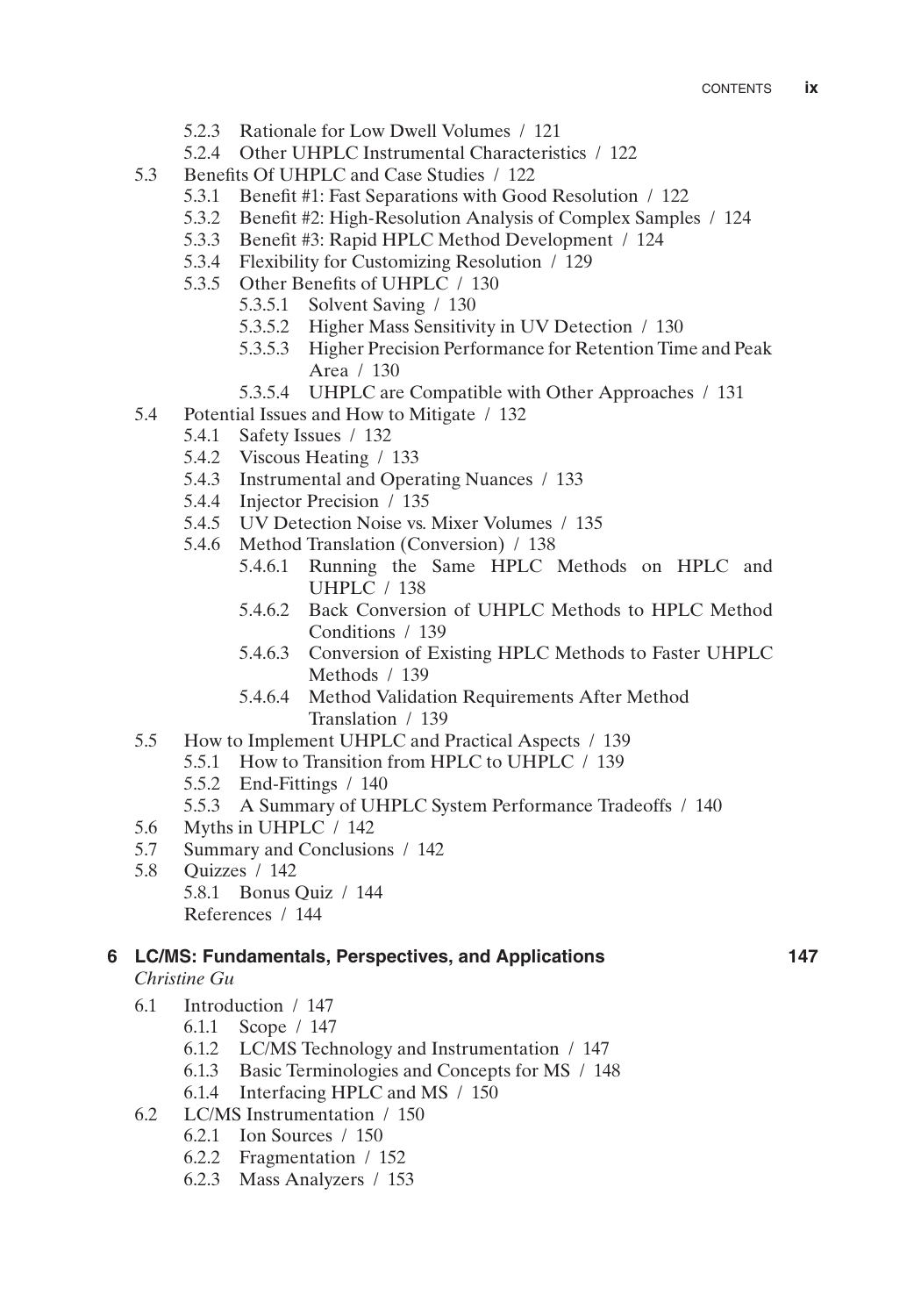- 6.2.4 Detectors / 155
- 6.3 Small-Molecules Drug Research and Development / 157
	- 6.3.1 Mass Measurement and Elemental Composition Determination / 157
		- 6.3.2 Structural Elucidation / 159
	- 6.3.3 Trace Quantitation / 162
- 6.4 Emerging Biopharmaceutical Applications / 164
	- 6.4.1 Intact Mass Measurement of Proteins / 166
	- 6.4.2 Structural Characterization of Proteins (Bottom-Up and Top-Down Approaches) / 166
	- 6.4.3 Peptide Quantitation / 170
- 6.5 Environmental, Food Safety, Clinical, Toxicology, and "Omics" Applications / 171
- 6.6 Future Perspectives / 171
- 6.7 Quizzes / 172 6.7.1 Bonus Quiz / 174 References / 174

#### **7 HPLC/UHPLC Operation Guide 177**

- 7.1 Scope / 177
- 7.2 Safety and Environmental Concerns / 177
	- 7.2.1 Safety Concerns / 177
	- 7.2.2 Environmental Concerns / 179
- 7.3 Mobile Phase and Sample Preparation / 180
	- 7.3.1 Mobile Phase Premixing / 180
	- 7.3.2 Mobile Phase Additives and Buffers / 180
	- 7.3.3 Filtration / 180
	- 7.3.4 Degassing / 181
	- 7.3.5 Samples, Diluents, and Sample Preparation / 181
	- 7.4 Best Practices in HPLC/UHPLC System Operation / 182
		- 7.4.1 Pump Operation / 182
		- 7.4.2 HPLC Column Use, Precaution, Connection, and Maintenance / 183
			- 7.4.2.1 Column Use / 183
			- 7.4.2.2 Column Precautions / 183
			- 7.4.2.3 Column Connections / 183
			- 7.4.2.4 Column Maintenance and Regeneration / 184
		- 7.4.3 Autosampler Operation / 184
		- 7.4.4 Column Oven and Switching Valve / 186
		- 7.4.5 UV/Vis Detector Operation / 186
		- 7.4.6 HPLC System Shutdown / 187
		- 7.4.7 Guidelines for Increasing HPLC Precision / 187
			- 7.4.7.1 Guidelines for Improving Retention Time Precision / 187
			- 7.4.7.2 Guidelines for Improving Peak Area Precision / 188
	- 7.5 From Chromatograms to Reports / 189
		- 7.5.1 Qualitative Analysis Strategies / 192
		- 7.5.2 Quantitation Analysis Strategies / 192
	- 7.6 Summary of HPLC Operation / 193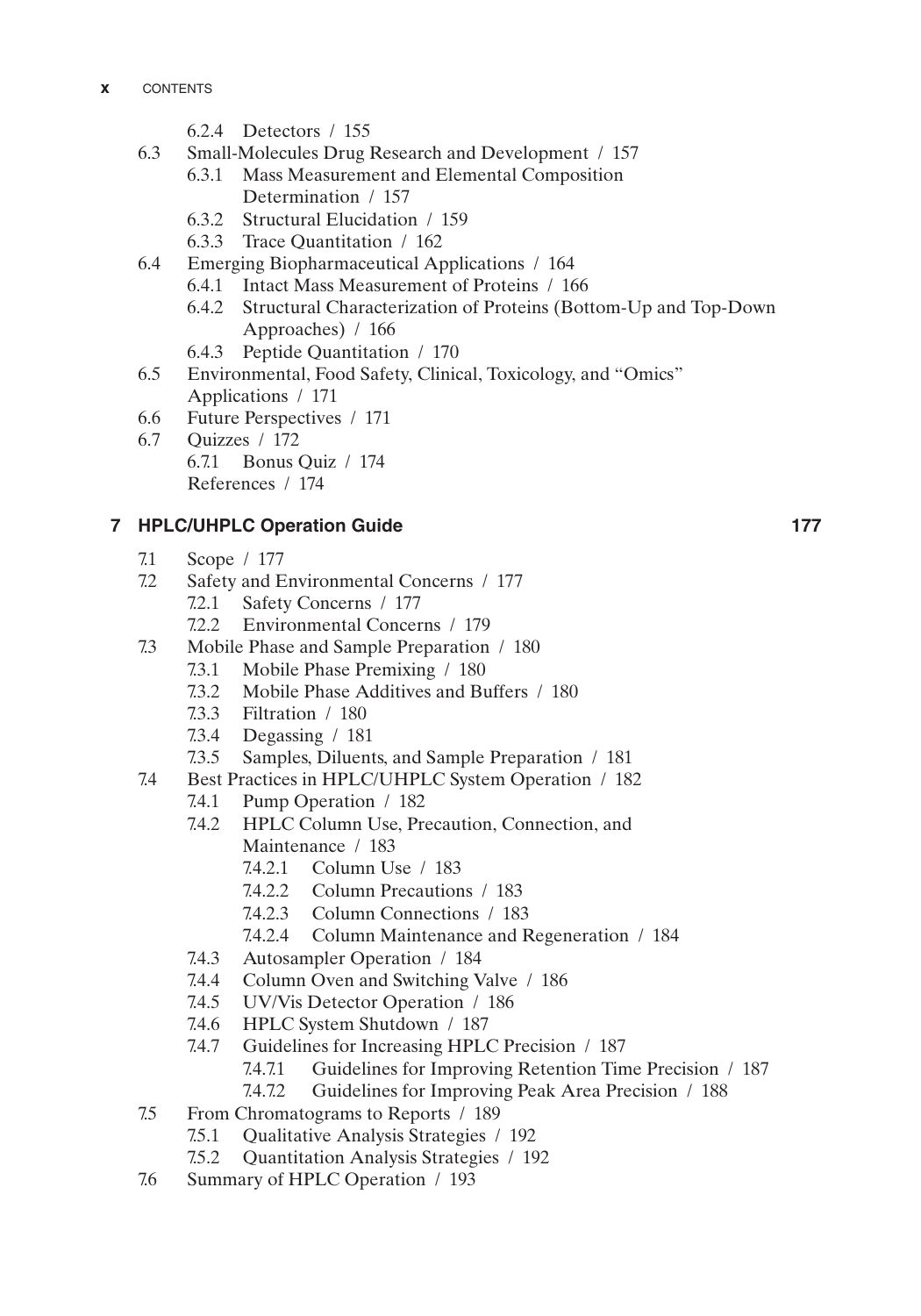- 7.7 Guides on Performing Trace Analysis / 193
- 7.8 Summary / 195<br>7.9 Ouizzes / 195
- Ouizzes / 195 7.9.1 Bonus Quiz / 196 References / 196

#### **8 HPLC/UHPLC Maintenance and Troubleshooting 199**

- 8.1 Scope / 199
- 8.2 HPLC System Maintenance / 199
	- 8.2.1 HPLC Pump / 200
	- 8.2.2 UV/Vis Absorbance or Photodiode Array Detectors (PDA) / 202
	- 8.2.3 Injector and Autosampler / 204
- 8.3 HPLC Troubleshooting / 204
	- 8.3.1 General Problem Diagnostic and Troubleshooting Guide / 205
	- 8.3.2 Common HPLC Problems / 206
		- 8.3.2.1 Pressure Problems and Causes / 207
		- 8.3.2.2 Baseline Problems (Chromatogram) / 207
		- 8.3.2.3 Peak Problems (Chromatogram) / 210
		- 8.3.2.4 Data Performance Problems / 213
- 8.4 Troubleshooting Case Studies / 213
	- 8.4.1 Case Study 1: Reducing Baseline Shift and Noise for Gradient Analysis / 213
	- 8.4.2 Case Study 2: Poor Peak Area Precision / 214
	- 8.4.3 Case Study 3: Poor Assay Accuracy Data / 215
- 8.4.4 Case Study 4: Equipment Malfunctioning and Problems with Blank / 216
	- 8.5 Summary and Conclusion / 217
	- 8.6 Quizzes / 218 8.6.1 Bonus Quiz / 219 References / 219

#### **9 Pharmaceutical Analysis 221**

- 9.1 Introduction / 221
	- 9.1.1 Scope / 221
	- 9.1.2 Glossary and Abbreviations / 221
- 9.2 Overview of Drug Development Process / 222
- 9.3 Sample Preparation Perspectives / 224
- 9.4 HPLC, SFC, and HPLC/MS in Drug Discovery / 224
- 9.5 HPLC Testing Methodologies for DS and DP / 225
	- 9.5.1 Identification Test (DS, DP) / 227
		- 9.5.2 ASSAY (Rough Potency and Performance Testing, DP) / 227
			- 9.5.2.1 Testing for Uniformity of Dosage Units / 227
			- 9.5.2.2 Dissolution Testing / 228
		- 9.5.3 Stability-Indicating Assay (Potency and Purity Testing of DS and DP) / 230
			- 9.5.3.1 Trends in Stability-Indicating Methods / 230
			- 9.5.3.2 Potency Determination (DS, DP) / 231
			- 9.5.3.3 Qualification of Reference Standard for the API / 232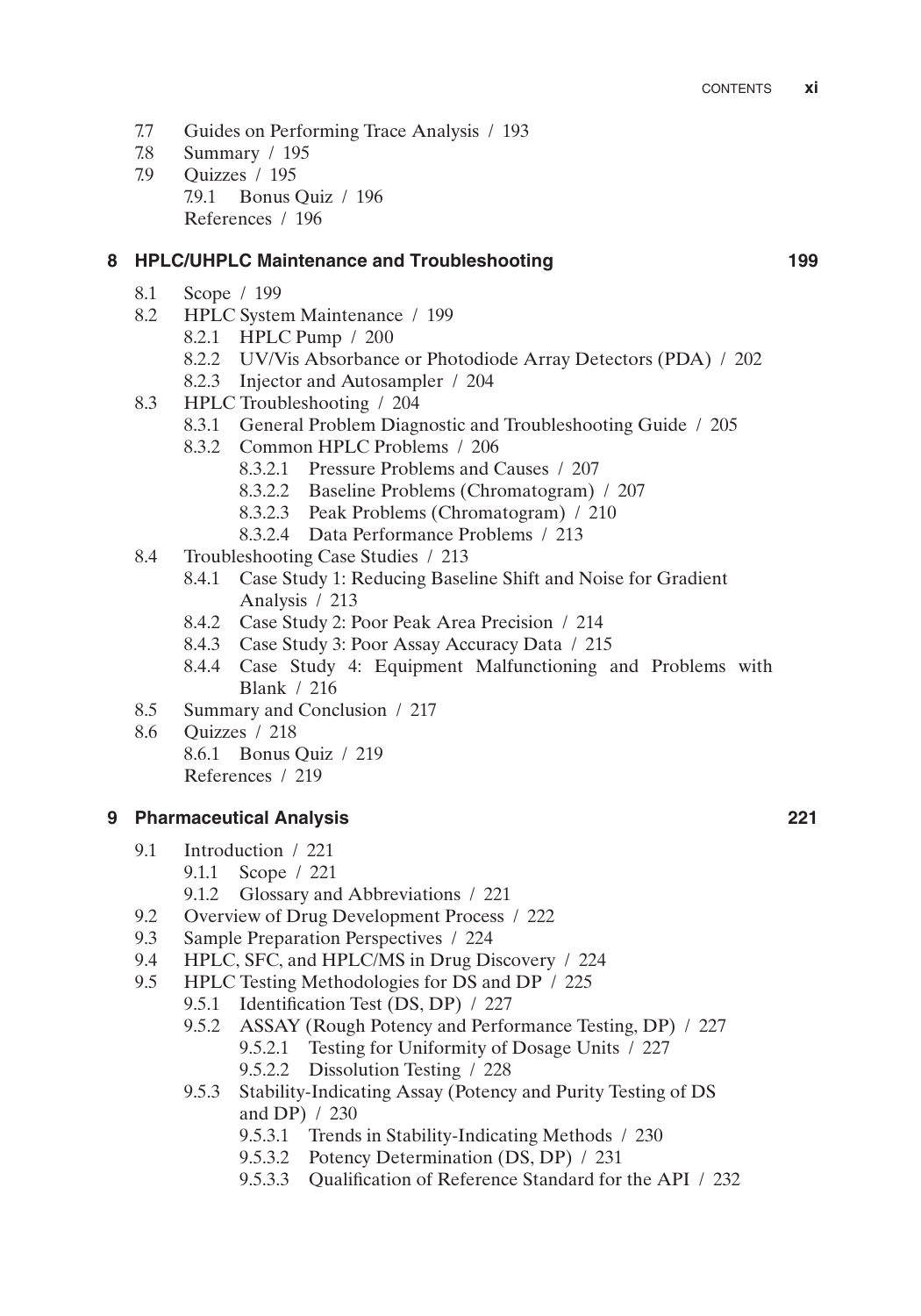- 9.5.3.4 Quantitation of Impurities and Degradation Products (DS, DP) / 233
- 9.5.3.5 Case Study of an HPLC Method of an API with Multiple Chiral Centers / 234
- 9.5.3.6 Control of Chemical and Chiral Purities of Starting Materials for Multichiral APIs / 236
- 9.5.3.7 DP with Multiple APIs or Natural Products / 237
- 9.5.3.8 Stability Studies / 237
- 9.5.4 Assay of Preservatives / 238
- 9.5.5 Assay of Pharmaceutical Counterions / 238
- 9.5.6 Assay of Potential Genotoxic Impurities (PGI) / 239
- 9.6 Cleaning Verification / 239
- 9.7 Bioanalytical Testing / 240
- 9.8 Summary / 242
- 9.9 Quizzes / 242 9.9.1 Bonus Quiz / 243 References / 243

#### **10 HPLC Method Development 245**

- 10.1 Introduction / 245
	- 10.1.1 Scope / 245
	- 10.1.2 Considerations Before Method Development / 245
	- 10.1.3 HPLC Method Development Trends in Pharmaceutical Analysis / 246
- Analysis / 240<br>10.2 A Five-Step Strategy for Traditional HPLC Method Development / 246
	- 10.2.1 STEP 1: Defining Method Types and Goals / 246
		- 10.2.1.1 Method Goals and Acceptance Criteria for Quantitative Assays / 247
	- 10.2.2 STEP 2: Gathering Sample and Analyte Information / 248
	- 10.2.3 STEP 3: Initial HPLC Method Development / 248
		- 10.2.3.1 Initial Detector Selection / 249
		- 10.2.3.2 Selection of Chromatographic Mode / 250
		- 10.2.3.3 Selecting Samples / 250
		- 10.2.3.4 Initial Selection of HPLC Column and Mobile Phase / 251
		- 10.2.3.5 Generating the First Chromatogram / 251
		- 10.2.3.6 Case Study: Initial Purity Method Development of an NCE Using a Broad Gradient / 251
	- 10.2.4 STEP 4: Method Fine-Tuning and Optimization / 253
		- 10.2.4.1 Mobile Phase Parameters (%B, pH, Buffer, Solvent Type) / 255
		- 10.2.4.2 Operating Parameters  $(F, T, \Delta \Phi, t_G, G$  Gradient Segment) / 255
		- 10.2.4.3 Column Parameters (Bonded Phase Type,  $L, d_n, d_c$ ) / 255
		- 10.2.4.4 Detector Setting and Sample Amount / 256
	- 10.2.5 STEP 5: Method Prequalification / 256
	- 10.2.6 Summary of Method Development Steps / 257
	- 10.2.7 Phase-Appropriate Method Development and Validation / 257
	- 10.2.8 Method Development Software Tools / 258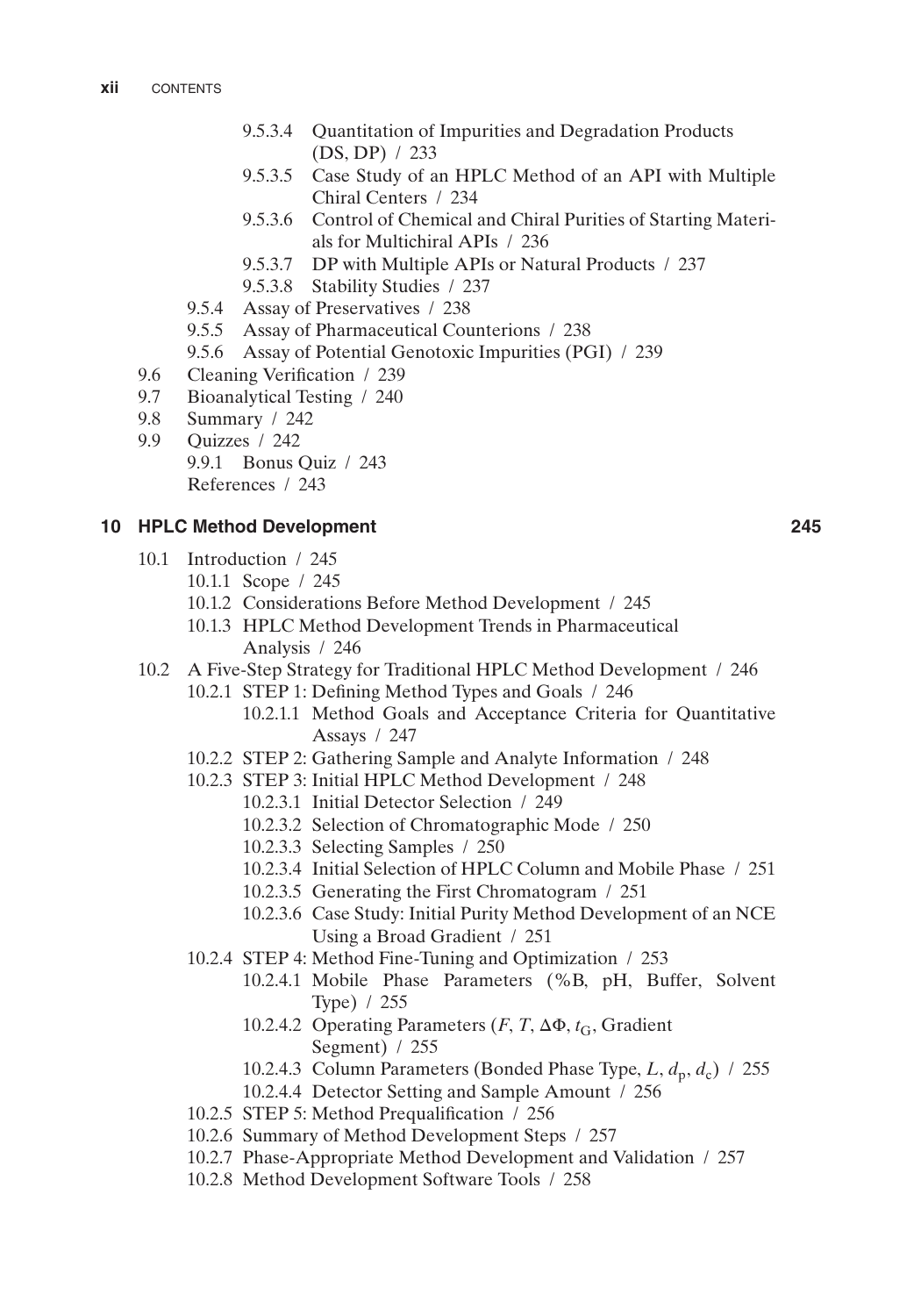- 10.3 Case Studies / 258
	- 10.3.1 A Phase-0 Drug Substance Method for an NCE / 259
	- 10.3.2 Stability-Indicating Method Development for an NCE Using DryLab / 260
	- 10.3.3 Stability-Indicating Method for a Combination Drug Product with Two APIs / 262
	- 10.3.4 Automated Method Development System Employing Fusion QbD Software / 265
- 10.4 A Three-Pronged Template Approach for Rapid HPLC Method Development / 268
	- 10.4.1 Template #1: Fast LC Isocratic Potency or Performance Methods / 269
	- 10.4.2 Template #2: Generic Broad Gradient Methods / 270
	- 10.4.3 Temple #3 Multisegment Gradient Methods for NCEs / 271
	- 10.4.4 Summary of the Three-Pronged Approach / 272
- 10.5 A Universal Generic Method for Pharmaceutical Analysis / 272
	- 10.5.1 Rationales for the Generic Method Parameters / 272
	- 10.5.2 Adjustment of the Generic Method for Stability-Indicating Assays / 273

10.5.3 Summary of the Universal Generic Method Approach / 275

- 10.6 Comments on Other HPLC Modes / 276
- 10.7 Summary and Conclusions / 276
- References / 278 10.8 Quizzes / 277 10.8.1 Bonus Quiz / 278

#### **11 Regulations, HPLC System Qualification, Method Validation, and Transfer 281**

- 11.1 Introduction / 281
	- 11.1.1 Scope / 281
	- 11.1.2 Glossary and Abbreviations / 281
- 11.2 Regulatory Environment in the Pharmaceutical Industry / 281
	- 11.2.1 Regulations / 283
		- 11.2.1.1 Good Manufacturing Practice (GMP) / 283
		- 11.2.1.2 International Council for Harmonization (ICH) Guidelines / 283
		- 11.2.1.3 Good Laboratory Practice (GLP) / 284
	- 11.2.2 The Role of the United States Food and Drug Administration (U.S. FDA) / 284
	- 11.2.3 The United States Pharmacopeia (USP) / 284
- 11.3 HPLC System Qualification / 285
	- 11.3.1 Design Qualification (DQ) / 285
	- 11.3.2 Installation Qualification (IQ) / 285
	- 11.3.3 Operational Qualification (OQ) / 287
	- 11.3.4 Performance Qualification (PQ) / 287
	- 11.3.5 System Qualification Documentation / 287
	- 11.3.6 System Calibration / 287
	- 11.3.7 System Suitability Testing (SST) / 289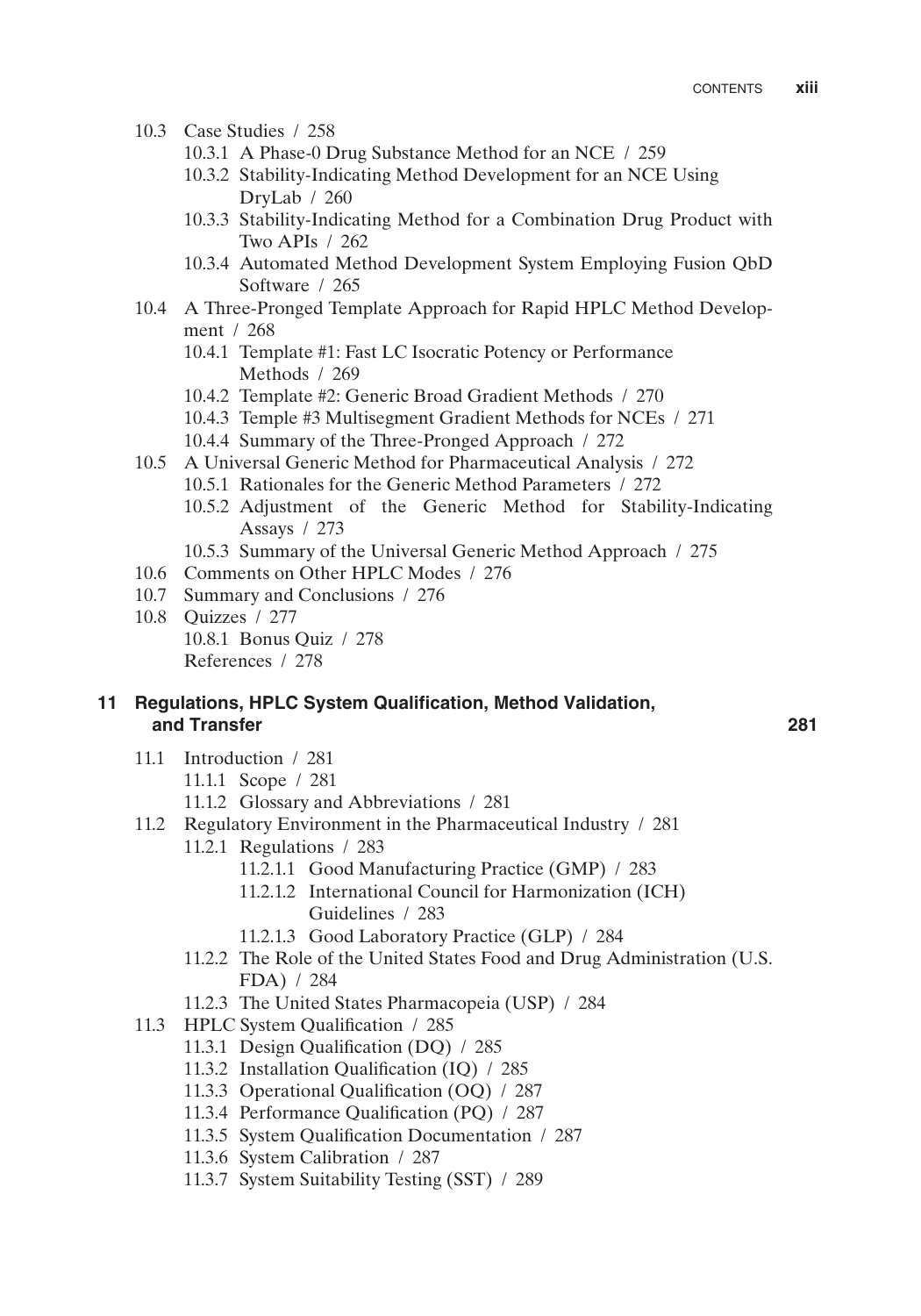- 11.4 Method Validation / 290
	- 11.4.1 Data Required for Method Validation / 291
		- 11.4.1.1 Specificity / 291
		- 11.4.1.2 Linearity and Range / 292
		- 11.4.1.3 Accuracy / 294
		- 11.4.1.4 Precision: Repeatability, Reproducibility / 294
		- 11.4.1.5 Sensitivity: Detection Limit and Quantitation Limit / 295
		- 11.4.1.6 Robustness / 296
	- 11.4.2 Case Studies and Summary Data on Method Validation / 296
- 11.5 Method Transfer / 298
- 11.6 Regulatory Filings / 298
- 11.7 Cost-Effective Regulatory Compliance Strategies / 298 11.7.1 Regulatory Compliance in Other Industries / 301
- 11.8 Summary and Conclusions / 302
- 11.9 Quizzes / 302 11.9.1 Bonus Quiz / 303 References / 303

#### **12 HPLC and UHPLC for Biopharmaceutical Analysis 305**

*Jennifer Rea and Taylor Zhang*

- 12.1 Introduction / 305
- 12.2 Size-Exclusion Chromatography (SEC) / 308
	- 12.2.1 SEC Introduction / 308
	- 12.2.2 SEC Theory and Fundamentals / 308
- 12.2.2 SEC Theory and Pundamentals 7 506<br>12.2.3 SEC Method Conditions / 309
	- 12.2.4 SEC Applications / 311
	- 12.3 Ion-Exchange Chromatography (IEC) / 312
		- 12.3.1 IEC Introduction / 312
		- 12.3.2 IEC Theory and Fundamentals / 313
		- 12.3.3 IEC Method Conditions / 313
		- 12.3.4 IEC Applications / 314
	- 12.4 Affinity Chromatography / 314
		- 12.4.1 Affinity Chromatography Introduction / 314
		- 12.4.2 Affinity Chromatography Theory and Fundamentals / 315
		- 12.4.3 Affinity Chromatography Method Conditions / 315
		- 12.4.4 Affinity Chromatography Applications / 316
	- 12.5 Hydrophilic Interaction Liquid Chromatography (HILIC) / 317
		- 12.5.1 HILIC Introduction / 317
		- 12.5.2 HILIC Theory and Fundamentals / 317
		- 12.5.3 HILIC Method Conditions / 318
		- 12.5.4 HILIC Applications / 318
	- 12.6 Reversed-Phase Chromatography (RPC) / 320
		- 12.6.1 RPC Introduction / 320
		- 12.6.2 RPC Theory and Fundamentals / 320
		- 12.6.3 RPC Method Conditions / 321
		- 12.6.4 RPC Applications / 321
	- 12.7 Hydrophobic Interaction Chromatography (HIC) / 322 12.7.1 HIC Introduction / 322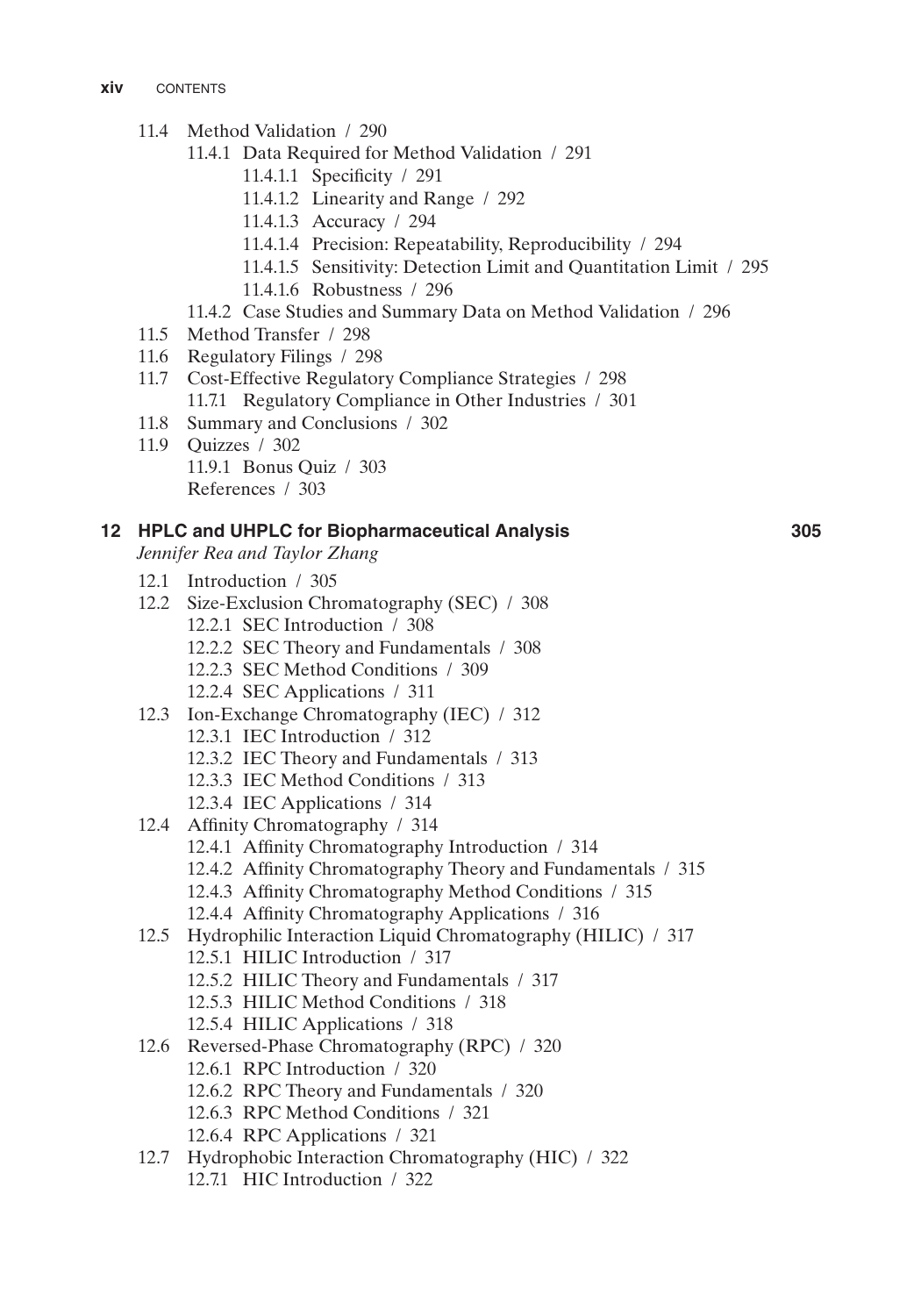- 12.7.2 HIC Theory and Fundamentals / 322
- 12.7.3 HIC Method Conditions / 323
- 12.7.4 HIC Applications / 324
- 12.8 Mixed-Mode Chromatography (MMC) / 324
	- 12.8.1 MMC Introduction / 324
	- 12.8.2 MMC Theory and Fundamentals / 325
	- 12.8.3 MMC Method Conditions / 325
	- 12.8.4 MMC Applications / 325
- 12.9 Multidimensional Liquid Chromatography / 326
	- 12.9.1 Multidimensional LC Introduction / 326
	- 12.9.2 Multidimensional LC Theory and Fundamentals / 326
	- 12.9.3 Multidimensional LC Method Conditions / 327
	- 12.9.4 Multidimensional LC Applications / 327
- 12.10 Summary / 328
- 12.11 Quizzes / 328
	- References / 329

#### **13 HPLC Applications in Food, Environmental, Chemical, and Life Sciences Analysis 335**

- 13.1 Introduction / 335
	- 13.1.1 Scope / 335
- 13.2 Food Applications / 335
	- 13.2.1 Natural Food Components / 336
		- 13.2.1.1 Sugars / 336
- $13.2.1.1$  Sugars  $\frac{1}{2}$  550
	- 13.2.1.3 Free Fatty Acids and Organic Acids / 338
	- 13.2.1.4 Proteins and Amino Acids / 340
	- 13.2.2 Food Additives / 341
		- 13.2.2.1 Flavors: A Case Study on HPLC Analysis of Capsaicins / 345
	- 13.2.3 Contaminants / 346
		- 13.2.3.1 Mycotoxins / 347
		- 13.2.3.2 Antimicrobial Additives / 348
		- 13.2.3.3 Pesticide Residues / 348
	- 13.3 Environmental Applications / 349
		- 13.3.1 Listing of U.S. EPA Test Methods Using HPLC / 349
		- 13.3.2 Pesticides Analysis / 349
			- 13.3.2.1 Carbamates and Glyphosate / 350
		- 13.3.3 Polynuclear Aromatic Hydrocarbons (PAH) / 351 13.3.3.1 Case Study: Quick Turnaround Analysis of PAHs in Multimedia Samples / 351
		- 13.3.4 HPLC Analysis of Carbonyl Compounds (Aldehydes and Ketone) / 352
	- 13.4 Chemical Industry, GPC, and Plastics Applications / 352
		- 13.4.1 Gel-Permeation Chromatography (GPC) and Analysis of Plastics Additives / 352
	- 13.5 Ion Chromatography (IC) / 356
	- 13.6 Life Sciences Applications / 356